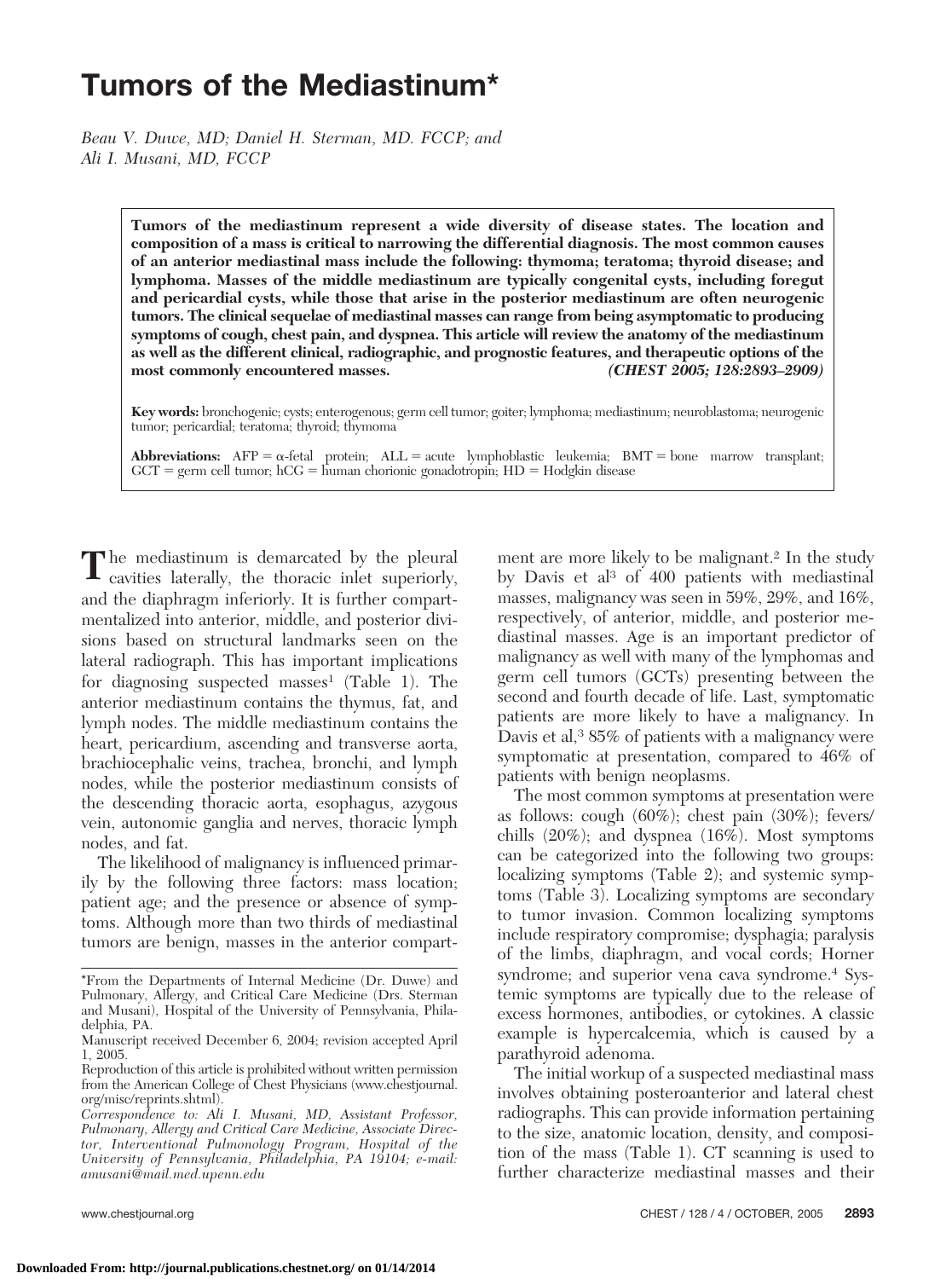**Table 1—***Differential Diagnosis of a Mediastinal Mass by Anatomic Location*\*

| Anterior             | Middle             | Posterior             |
|----------------------|--------------------|-----------------------|
| Thymoma              | Lymphoma           | Neurogenic tumor      |
| Teratoma, seminoma   | Pericardial cyst   | Bronchogenic cyst     |
| Lymphoma             | Bronchogenic cyst  | Enteric cyst          |
| Carcinoma            | Metastatic cyst    | Xanthogranuloma       |
| Parathyroid adenoma  | Systemic granuloma | Diaphragmatic hernia  |
| Intrathoracic goiter |                    | Meningocele           |
| Lipoma               |                    | Paravertebral abscess |
| Lymphangioma         |                    |                       |
| Aortic aneurysm      |                    |                       |

\*From Baum and Crapo.122

relationship to surrounding structures as well as to identify cystic, vascular, and soft-tissue structures.4 In rare circumstances, fluoroscopy, barium swallow, angiograph, CT angiography, and three-dimensional reconstruction may provide additional information. The role of MRI is primarily in ruling out or evaluating a neurogenic tumor.5 MRI is also valuable to evaluate the extent of vascular invasion or cardiac involvement.

Although nuclear scans and biochemical studies can be used to further characterize a lesion, tissue diagnosis is almost always required. If a mass is likely to be benign after initial workup, it can be removed surgically without biopsy. Otherwise, a diagnostic biopsy specimen can be obtained by transthoracic or transbronchial needle aspiration, mediastinoscopy, anterior mediastinotomy, or video-assisted thoracic surgery, depending on the anatomic location and radiographic appearance of the lesion.

### Tumors of the Anterior Mediastinum

#### *Thymoma*

Thymomas are the most common neoplasm of the anterior mediastinum with an incidence of 0.15 cases per 100,000.6 –9 Although rare in children, thymomas represent 20% of anterior mediastinal neoplasms in adults.10,11

**Table 2—***Localizing Symptoms Secondary to Tumor Invasion of Surrounding Structures*\*

| Involved Anatomic Structure  | Localizing Symptom                                             |
|------------------------------|----------------------------------------------------------------|
| Bronchi/trachea              | Dsypnea, postobstructive pneumonia,<br>atelectasis, hemoptysis |
| Esophagus                    | Dysphagia                                                      |
| Spinal cord/vertebral column | Paralysis                                                      |
| Recurrent laryngeal nerve    | Hoarseness, vocal cord paralysis                               |
| Phrenic nerve                | Diaphragmatic paralysis                                        |
| Stellate ganglion            | Horner syndrome                                                |
| Superior vena cava           | Superior vena cava syndrome                                    |

\*From Baum and Crapo.122

**Table 3—***Systemic Syndromes Secondary to Primary Mediastinal Tumors and Cysts*\*

| Syndrome                                                                                                                      | Tumor                                                 |
|-------------------------------------------------------------------------------------------------------------------------------|-------------------------------------------------------|
| Myasthenia gravis, RBC aplasia,<br>hypogammaglobulinemia,<br>Good syndrome, Whipple<br>disease, megaesophagus,<br>myocarditis | Thymoma                                               |
| Multiple endocrine<br>adenomatosis, Cushing<br>syndrome                                                                       | Carcinoid, thymoma                                    |
| Hypertension                                                                                                                  | Pheochromocytoma,<br>ganglioneuroma,<br>chemodectoma  |
| Diarrhea                                                                                                                      | Ganglioneuroma                                        |
| Hypercalcemia                                                                                                                 | Parathyroid adenoma,<br>lymphoma                      |
| Thyrotoxicosis                                                                                                                | Intrathoracic goiter                                  |
| Hypoglycemia                                                                                                                  | Mesothelioma, teratoma,<br>fibrosarcoma, neurosarcoma |
| Osteoarthropathy                                                                                                              | Neurofibroma, neurilemoma,<br>mesotheioma             |
| Vertebral abnormalities                                                                                                       | Enteric cysts                                         |
| Fever of unknown origin                                                                                                       | Lymphoma                                              |
| Alcohol-induced pain                                                                                                          | <b>HD</b>                                             |
| Opsomyoclonus                                                                                                                 | Neuroblastoma                                         |

\*From Baum and Crapo.122

Thymomas as a group have a wide spectrum of histologic diversity and are classified based on cell type predominance as lymphocytic, epithelial, or spindle cell variants. There is a strong association between histologic subtype and invasiveness as well as prognosis.<sup>12-14</sup> As a result, the World Health Organization<sup>15</sup> devised a new classification system to group thymomas based on cytologic differences, which may be helpful in determining treatment regimens and predicting survival (Table 4).

Most thymomas are solid tumors, but up to one third may have components that are necrotic, hemorrhagic, or cystic.7,16 Thirty-four percent of thymomas invade through their own capsules, extending into surrounding structures.8,17–20 Likewise, transdiaphragmatic extension into the abdomen and metastasis into the ipsilateral pleura and pericardium

**Table 4—***World Health Organization Classification of Thymomas*\*

| Class of<br>Thymoma | Cytologic Features                                                      |
|---------------------|-------------------------------------------------------------------------|
| Type A              | Spindle cell, medullary                                                 |
| Type AB             | Mixed                                                                   |
| Type B1             | Lymphocyte rich, lymphocytic, predominantly<br>cortical, organoid       |
| Type B <sub>2</sub> | Cortical                                                                |
| Type B3             | Epithelial, atypical, squamous, well-differentiated<br>thymic carcinoma |

From Wilkins et al.15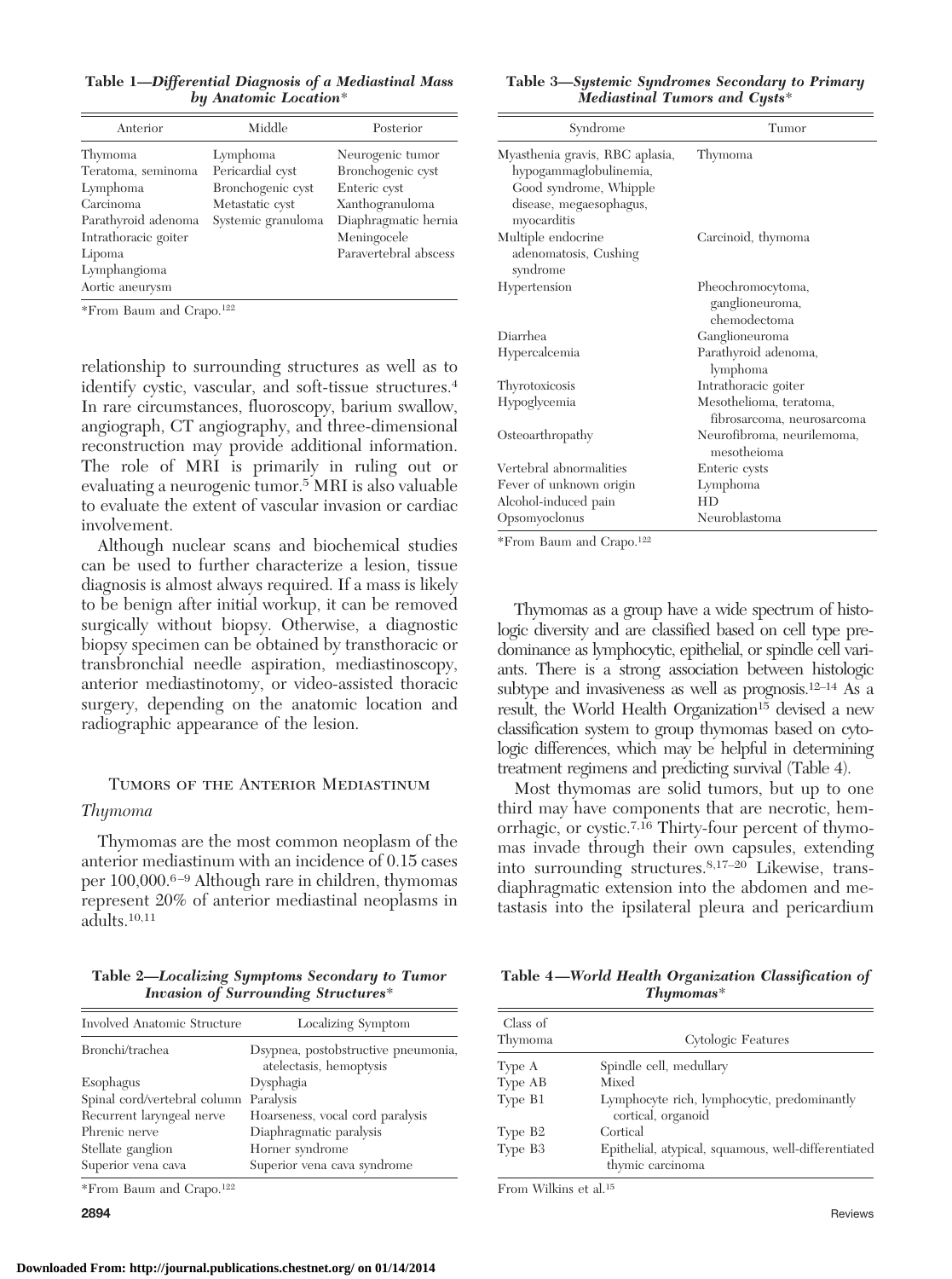can occur,7,9,18 although lymphogenous and hematogenous spread is rare.<sup>16,17</sup>

The Masaoka clinical staging system is based on the degree of invasion of the tumor through the capsule into the surrounding structures, which has important implications for prognosis<sup>21</sup> (Table 5). In the study by Okumura et al,<sup>12</sup> the Masaoka staging system was shown to be useful as an independent predictor of survival in patients with thymoma.

Typically, a thymoma is an incidental finding on a chest radiograph.10,22,23 One third of patients manifest symptoms of chest pain, cough, or dyspnea related to tumor compression or invasion.16 Metastasis is uncommon; however, parathymic syndromes, which include myasthenia gravis, hypogammaglobulinemia, and pure RBC aplasia, may develop.17

Myasthenia gravis is most frequent in women and is associated with thymoma. Symptoms include diploplia, ptosis, dysphagia, weakness, and fatigue. Thirty percent to 50% of patients with thymomas have myasthenia gravis, compared to 10 to 15% of patients with myasthenia gravis who have a thymoma.24,25 Pathogenesis is thought to occur via myloid cell lineages derived from the thymus that recognize antigens on the neuromuscular junction producing autoantibodies.26 These autoantibodies bind to acetylcholine receptors of the neuromuscular junction, causing muscle fatigue.26 Thymectomy can alleviate symptoms; however, this benefit is often delayed for months after surgery. Given the association between thymoma and myasthenia gravis, the serum antiacetylcholine receptor antibody level should be measured in all patients with a suspected thymoma to rule out myasthenia gravis before surgery.27,28

Hypogammaglobulinemia and pure RBC aplasia are present in 10% and 5% of patients with a thymoma, respectively.7 Good syndrome is diagnosed in patients with a thymoma and combined B-cell/T-cell immunodeficiency.29 Thymoma is also associated with various other autoimmune disorders, such as systemic lupus erythematosus, polymyositis, and myocarditis.3,7,18,30

Thymomas appear on a chest radiograph as a well-defined lobulated mass in the anterosuperior mediastinum, typically anterior to the aortic root.7,18

Further evaluation with contrast-enhanced thoracic CT scanning usually reveals an encapsulated, welldefined, soft-tissue mass, often with hemorrhage, necrosis, or cyst formation<sup>31</sup> (Fig 1). They can also appear predominantly cystic with a nodular component.32

Surgical excision can be used for diagnosis; however, the sensitivity of ultrasonography and CT scanguided fine-needle aspiration is increasing. Anderson and colleagues<sup>33</sup> reported a success rate of  $95\%$ using ultrasonographically guided fine-needle aspiration. The success of fine-needle aspiration is operator-dependent and contingent on the skill of the immunohistologist. Thus, the results in the study by Anderson et al<sup>33</sup> may overstate the true success of preoperative diagnosis. Tissue diagnosis may occur simultaneously with total resection of the mass if a thymoma is strongly suspected on the basis of clinical and radiologic evidence.34

Surgical resection remains the standard of care for both noninvasive and invasive thymomas as it provides the best prognosis. Adjunctive chemotherapy and radiation treatment is used for locally invasive or metastatic disease, or inoperable tumors. Additionally, although it is commonly accepted that resection alone is sufficient treatment for stage I disease, there is no consensus regarding the role for postoperative radiation therapy in patients with stage II disease.35

According to Curran et al,<sup>36</sup> of 117 patients, postoperative radiotherapy showed no survival benefit for those patients with stage I disease but did for patients with stage II and III disease. The 5-year mediastinal relapse rate for patients with stage II or III disease treated with surgery alone was 53%, while patients who received treatment with total resection and radiotherapy experienced no relapses. A smaller retrospective study by Eralp et al<sup>37</sup> of 36 patients with stage II or III disease also showed a benefit for postoperative radiation therapy. While these studies had positive results, other institutional reviews<sup>35,38</sup> have shown no benefit to postoperative radiotherapy. A larger randomized controlled trial would be useful to assess the benefit of postoperative radiation therapy in patients with stage II thymomas.

Thymoma is generally responsive to chemotherapy

| Stage          | Degree of Invasion                                                                                                               | 5-yr Survival Rate, % |
|----------------|----------------------------------------------------------------------------------------------------------------------------------|-----------------------|
|                | Complete encapsulation macroscopically and no capsular invasion microscopically                                                  | $96 - 100$            |
| $\mathbf{2}$   | Invasion into the surrounding fatty tissue or mediastinal pleura macroscopically or<br>invasion into the capsule microscopically | 86-95                 |
| 3              | Invasion into neighboring organs macroscopically                                                                                 | 56-69                 |
| 4a             | Pleural or pericardial dissemination                                                                                             | $11 - 50$             |
| 4 <sub>b</sub> | Lymphogenous or hematogenous metastasis                                                                                          |                       |

**Table 5—***Masaoka Staging System of Thymoma*\*

\*From Shamji et al.21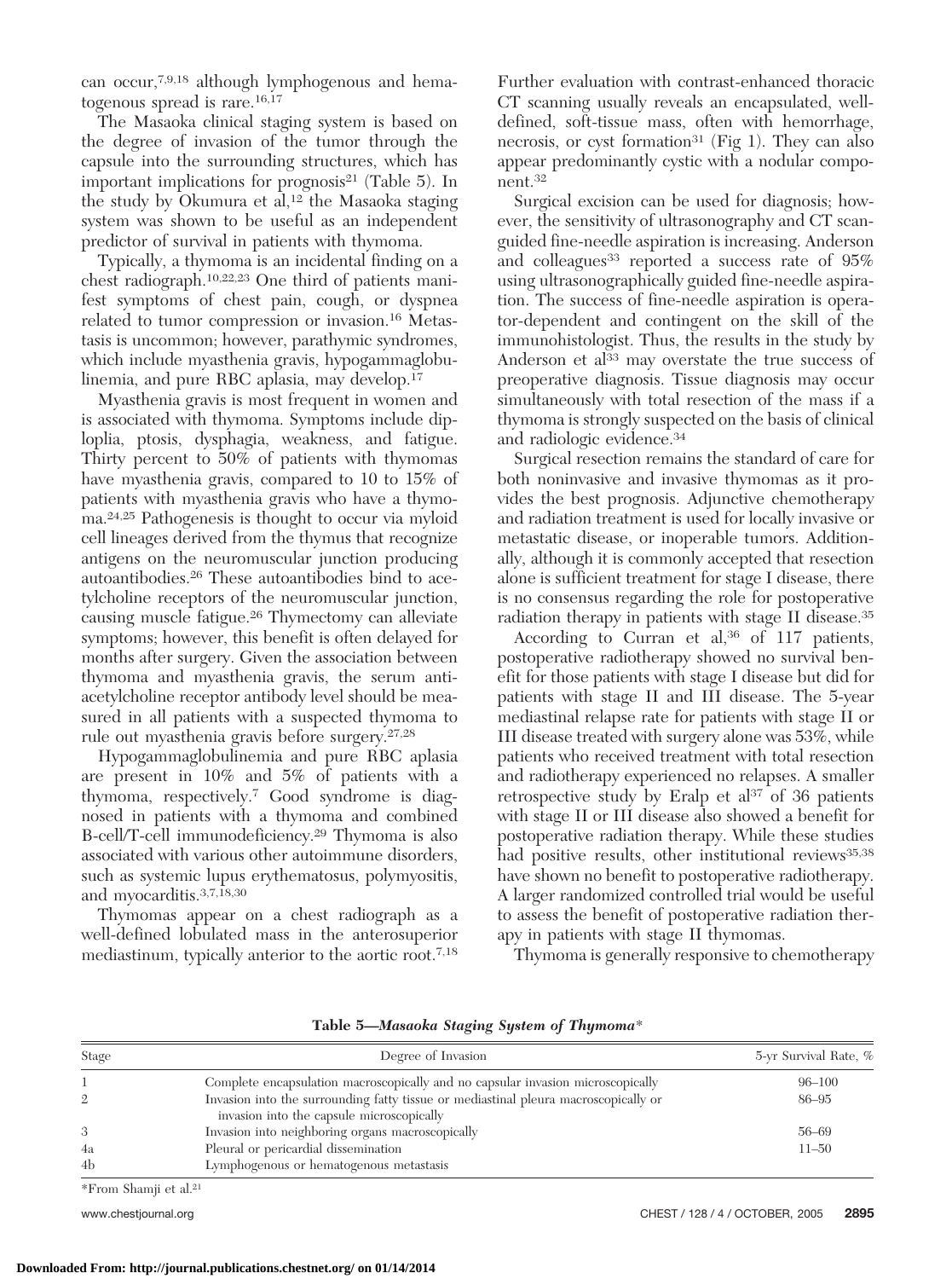

Figure 1. A 36-year-old man with an invasive thymoma. A contrast-enhanced CT scan shows a heterogenous high-attenuated solid upper portion (arrow) with a small calcification in the left anterior aspect of the main pulmonary artery.

as well. In locally invasive or bulky disease, preoperative cisplatin-based chemotherapy, with or without postoperative radiotherapy, may offer the best prognosis.<sup>39</sup> Kim et al<sup>40</sup> examined 23 patients with locally advanced, unresectable disease who underwent three courses of induction chemotherapy with cisplatin, doxorubicin, cyclophosphamide, and prednisone. The 7-year disease-free and overall survival rates were 77% and 79%, respectively.40

Other chemotherapeutic agents and regimens are less efficacious. Thus, these alternative regimens should only be used in patients who cannot tolerate cisplatin and doxorubicin or as second-line therapy in those who have relapsed.41

The following features are associated with poor prognosis: metastasis; large tumor size  $(i\epsilon, > 10 \text{ cm})$ ; tracheal or vascular compression; age  $\leq 30$  years; epithelial or mixed histology; and the presence of a hematologic paraneoplastic syndrome.<sup>42</sup> As the above prognostic factors suggest, both histologic subtype and disease stage appear to be important in predicting survival. Currently, stage is used principally to guide treatment; however, controversy re-

garding the use of chemotherapy and radiation therapy in patients with different stages of thymoma may reflect that histologic subtype ought to play an important role in determining which treatment modalities are most appropriate. The creation of the World Health Organization classification system for thymoma in 1999 has given further insight into the potential importance of histologic subtype on prognosis; however, the Masaoka staging system is still currently used to stratify 5-year survival rates (Table 5).

### *Thymic Carcinoma*

Thymic carcinomas are a heterogeneous group of aggressive, invasive epithelial malignancies.3 Their incidence is rare, occurring predominantly in middle-aged men. Most patients present with cough, shortness of breath, and chest pain.43 Fatigue, weight loss, and anorexia are common, while superior vena cava syndrome and cardiac tamponade have been described.44 – 46

Histologically, thymic carcinomas are large, firm, infiltrating masses with areas of cystic change and necrosis. They are classified as low grade or high grade, with squamous cell-like and lymphoepithelioma-like variants being the most common cell types.47 In contrast to thymomas, thymic carcinomas are cytologically malignant, with typical features of cellular necrosis, atypia, and mitoses.44 Radiographically, thymic carcinomas are heterogeneous with necrosis and calcifications (Fig 2) and can be associated with pleural and pericardial effusions.

Treatment and prognosis depend on the cancer stage and grade. The Masaoka staging system used for thymomas is not useful as a prognostic tool in thymic carcinoma.48 Morphologic features that portend a poor prognosis include the following: infiltration of the tumor margin; absence of a lobular growth pattern; presence of high-grade atypia and necrosis; and  $> 10$  mitoses per high-power field.<sup>21</sup> Complete surgical resection is the treatment of choice and can be curative.49 Chemotherapy and radiation therapy have roles in treating unresectable tumors.36,40,50

Yoh et al<sup>51</sup> examined 18 patients with thymic carcinomas. Patients with unresectable disease were treated with cisplatin, vincristine, doxorubicin, and etoposide. The overall response rate was 42% with 1-year and 2-year survival rates of 80% and 56%, respectively.51 Superior to previous chemotherapeutic regimens, the regimen of cisplatin, vincristine, doxorubicin, and etoposide warrants additional study by a randomized controlled trial for its use in the treatment of thymic carcinoma.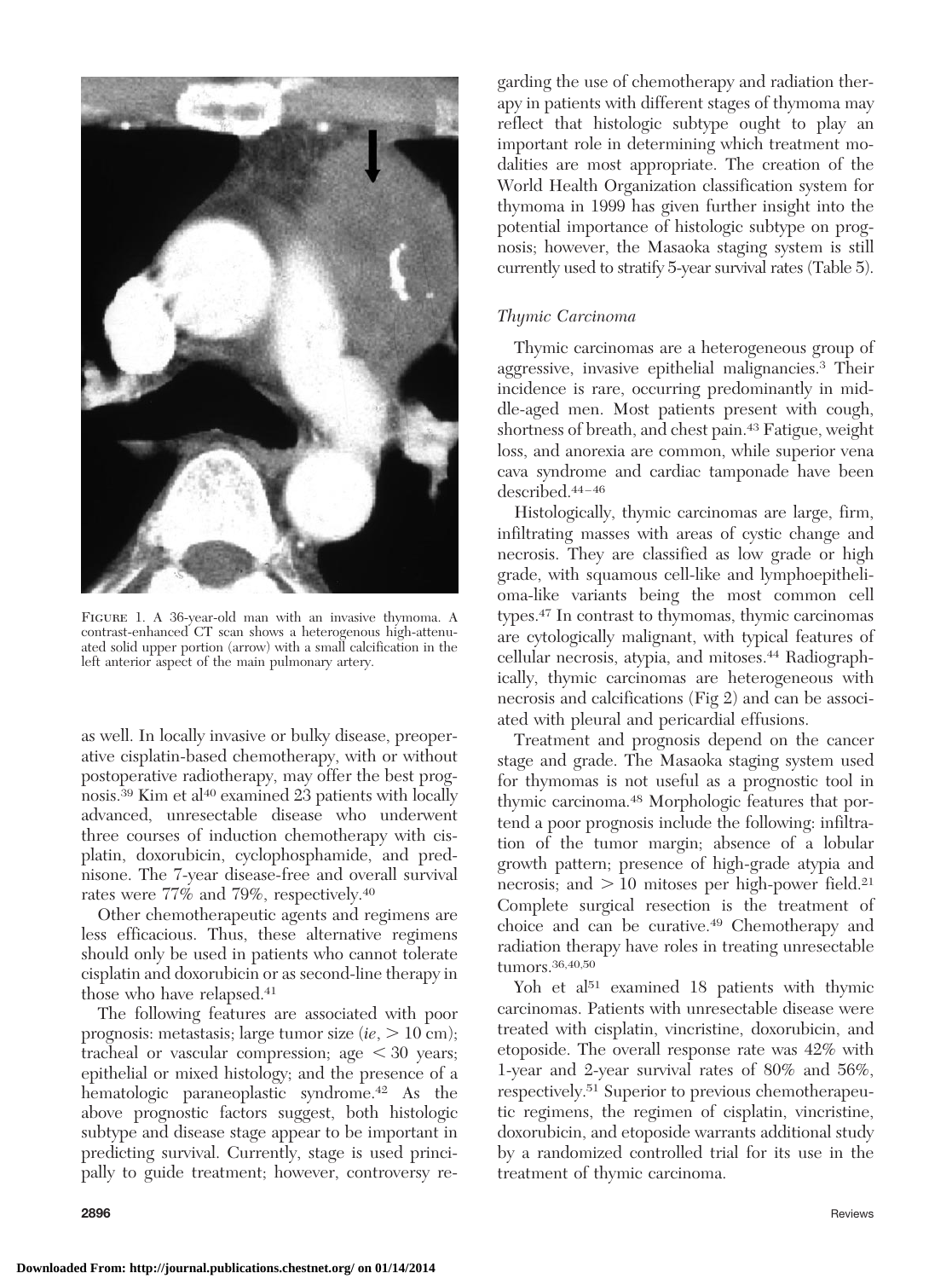

FIGURE 2. A 46-year-old man with a thymic carcinoma. A contrast-enhanced CT scan shows a necrotic mass with an irregularly shaped enhancing wall in the right anterior mediastinum.

# *Thymolipoma and Nonneoplastic Thymic Cysts*

Thymolipoma is a rare, benign, slowly growing tumor of the thymus gland that occurs in young adults of both sexes.2 CT scans and MRI studies show a characteristic fat density. The treatment of choice is surgical excision.

Thymic cysts are rare tumors of unclear etiology. They can be congenital or acquired, and are associated with inflammation or with an inflammatory neoplasm, such as Hodgkin disease (HD).56 Congenital thymic cysts are remnants of the thymopharyngeal duct.57 Inflammatory cysts probably arise from an inflamed thymic parenchyma. Radiographically, they appear as simple homogenous cysts (Fig 3). Microscopically, thymic cysts may be identical to cystic thymic neoplasms. Thus, thorough sampling and examination are essential.58 Surgical excision is curative.

### Mediastinal GCTs

Mediastinal GCTs are derived from primitive germ cells that fail to migrate completely during

### *Thymic Carcinoid*

Thymic carcinoid is a malignant tumor, which is histologically similar to carcinoid tumors found at other sites. Its highest incidence is in the fourth and fifth decades of life.44 Thymic carcinoid is associated with Cushing syndrome and multiple endocrine neoplasia syndrome.7 According to a prospective study of patients with endocrine neoplasia syndrome type 1 by Gibil et al,52 thymic carcinoid developed in 8% of patients.

Thymic carcinoid presents as a large, lobulated, invasive mass of the anterior mediastinum with or without hemorrhage and necrosis.53 Metastasis is common, with spread to regional lymph nodes as well as distant metastasis developing in two thirds of patients.53 The treatment is complete surgical resection. For a locally invasive tumor, radiotherapy and chemotherapy are used despite minimal effect.53,54 The prognosis of these tumors is poor but difficult to assess. In a retrospective study by Tiffet et al,<sup>55</sup> there was no association between prognosis and histologic features.



Figure 3. A 30-year-old woman with a unilocular thymic cyst. A contrast-enhanced CT scan shows a homogeneous cystic mass with a partially enhanced wall (arrows).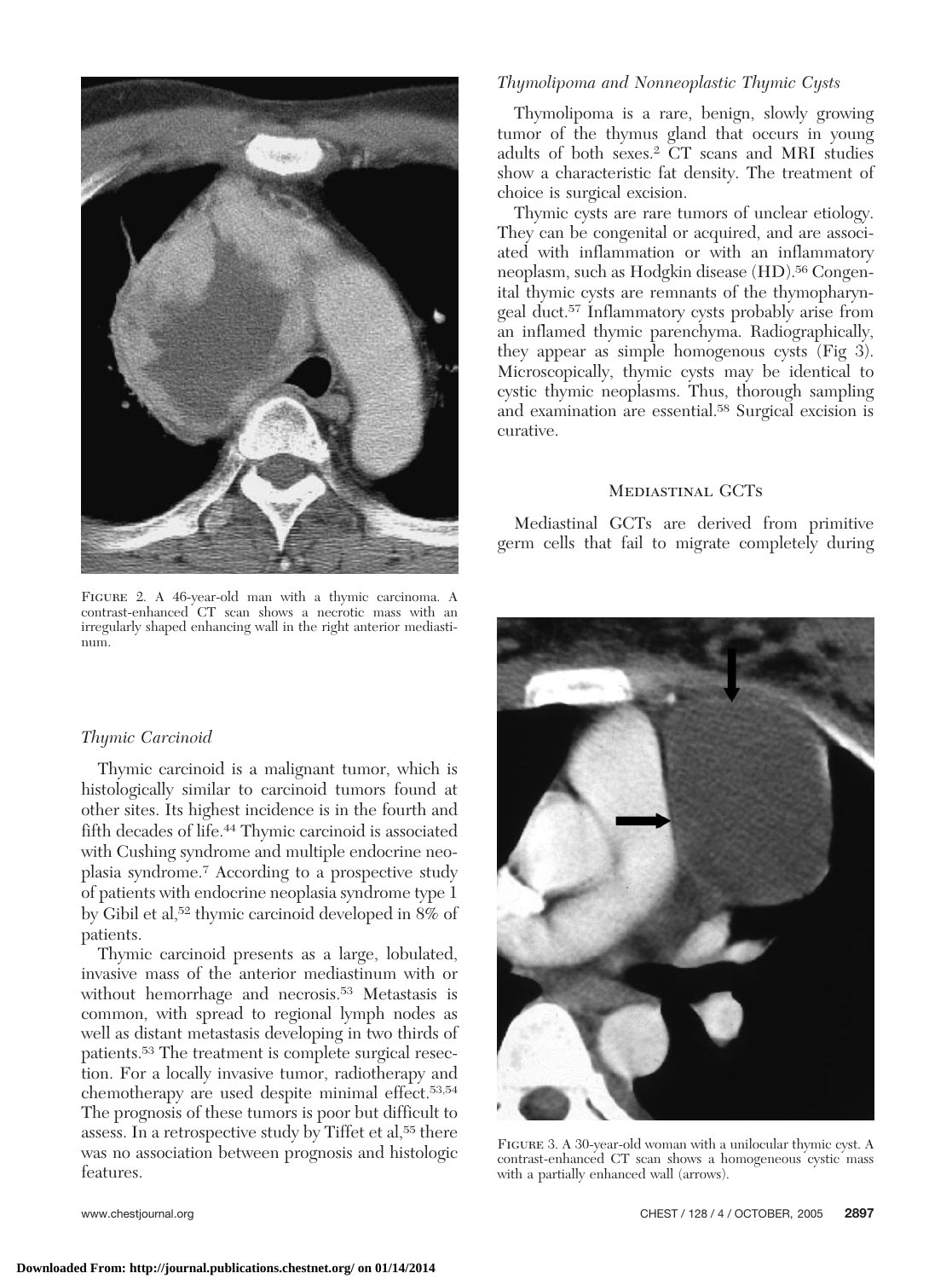early embryonic development.<sup>59-61</sup> GCTs are found in young adults and represent 15% of anterior mediastinal masses found in adults.2 Malignant GCTs are more common  $(>90\%)$  in men. A mediastinal GCT should prompt a search for a primary gonadal malignancy.

GCTs are classified into the following three groups based on cell type: benign teratomas; seminomas; and embryonal tumors. The embryonal tumors, also called *malignant teratomas* or *nonseminomatous GCTS*, are diverse and include choriocarcinomas, yolk sac carcinomas, embryonal carcinomas, and teratocarcinomas.62 These tumors often produce serologic markers such as  $\alpha$ -fetal protein (AFP) and human chorionic gonadotropin (hCG), which can be useful in the diagnostic evaluation.2

# *Mediastinal Teratomas (Benign)*

Consisting of tissue from at least two of the three primitive germ layers, benign teratomas are the most common mediastinal GCT.63 Ectodermal tissues, which usually predominate, include skin, hair, sweat glands, and tooth-like structures. Mesodermal tissues, such as fat, cartilage, bone, and smooth muscle are less common, as are endodermal structures like respiratory and intestinal epithelium.64 The majority of mediastinal teratomas are mature teratomas that are histologically well-defined and benign.63 If a teratoma contains fetal tissue or neuroendocrine tissue, it is defined as immature and malignant. In children, the prognosis is favorable, but it can often recur or metastasize.65

Most patients are completely asymptomatic. Like other mediastinal masses, presenting symptoms include cough, dyspnea, and chest pain. Digestive enzymes secreted by intestinal mucosa or pancreatic tissue found in the teratoma can lead to the rupture of the bronchi, pleura, pericardium, or lung.2 A rare result of a ruptured mediastinal teratoma is the expectoration of hair or sebum.66,67 Mature teratomas do have the potential in rare circumstances to undergo malignant transformation into a variety of malignancies. Reports<sup>68</sup> of rhabdomyosarcoma, adenocarcinoma, leukemia, and anaplastic small cell tumors have all been identified as arising from mature or immature teratomas.

Benign teratomas are well-defined, round, or lobulated masses when seen on a chest radiograph. Up to 26% are calcified, as they often have elements of bone or teeth.69 CT scanning and MRI are used to assess resectability (Fig 4), and may identify sebaceous elements and fat, supporting the diagnosis.70,71 Complete surgical resection is the treatment of



Figure 4. A 16-year-old male patient with a mature cystic teratoma. A contrast-enhanced CT scan shows a multilocular cystic mass in the left anterior mediastinum. Histologic examination revealed a mature cystic teratoma with foreign-body reaction and dystrophic calcification.

choice; however, subtotal resection can relieve symptoms. Adjunctive chemotherapy may be useful after subtotal resection.72

### *Mediastinal Seminoma*

Primary mediastinal seminomas, although uncommon, comprise 25 to 50% of malignant mediastinal GCTs occurring most frequently in men ages 20 to 40 years. Patients present with dyspnea, substernal pain, weakness, cough, fever, gynecomastia, or weight loss. Because of the tumor location, about 10% of patients present with superior vena cava syndrome.73 However, tumors can grow 20 to 30 cm before symptoms develop.74

Radiographically, seminomas are bulky, lobulated, homogenous masses. Local invasion is rare, but metastasis to lymph nodes and bone does occur.2 CT and gallium scanning is used to evaluate the extent of disease.75

Seminomas are uniquely sensitive to radiation therapy. In a study by Bush et al<sup>76</sup> of 13 patients with localized disease who were treated with external beam radiation, the 10-year disease-free survival rate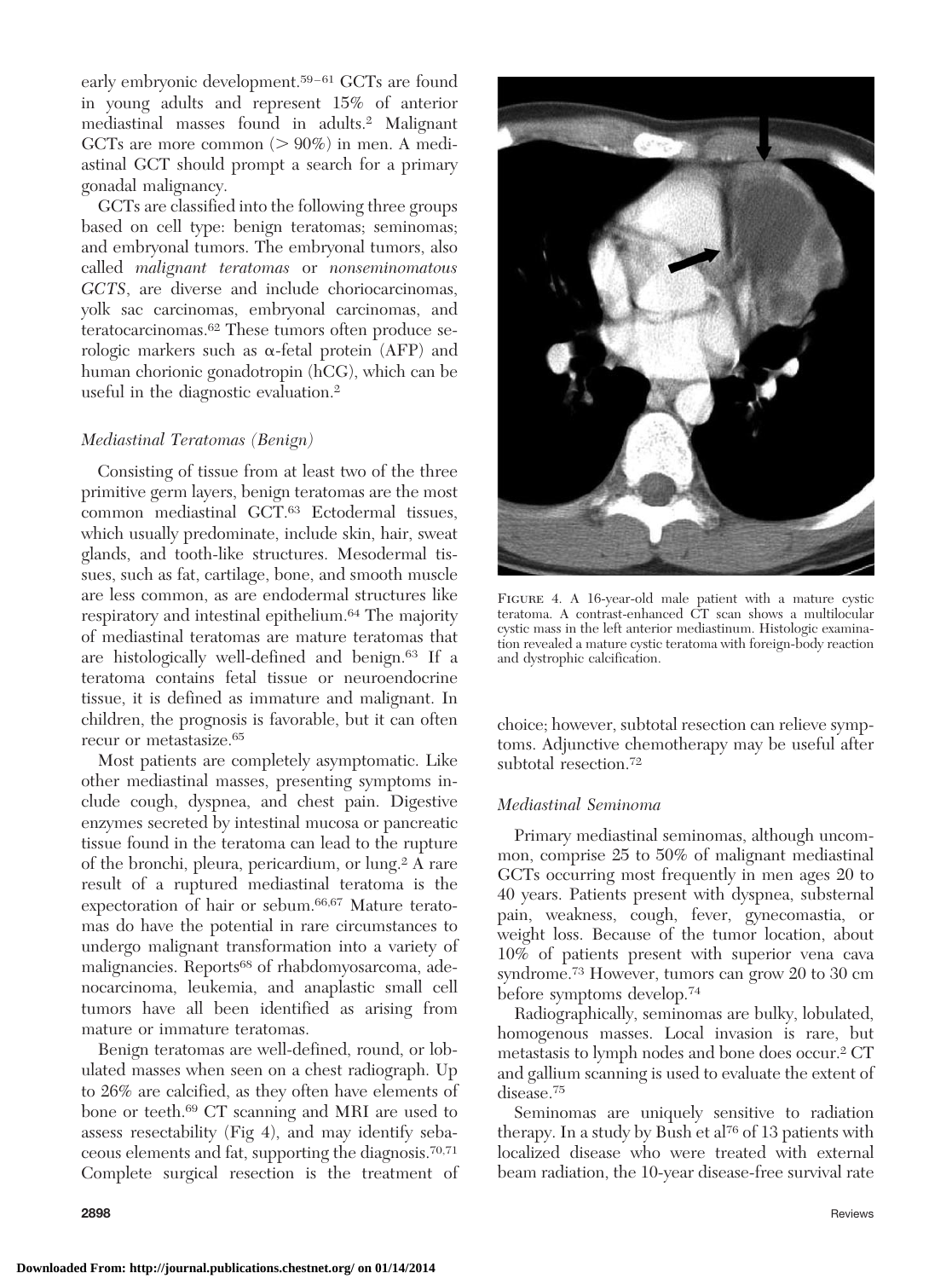was 54%, with an actuarial survival rate of 69%. There is, however, debate as to the role of chemotherapy and surgical resection. A retrospective study by Bokemeyer et al<sup>77</sup> showed that chemotherapy alone led to a 90% 5-year disease-free survival rate and that additional radiation offered only a slight survival advantage, while patients treated with just radiation initially had a much higher rate of disease recurrence. In patients with locally advanced disease, the preferred treatment includes chemotherapy followed by the surgical resection of residual disease.78

# *Mediastinal Nonseminomatous GCTs*

Nonseminomatous malignant GCTs comprise a heterogeneous group of masses that includes embryonal cell carcinomas, endodermal thymus tumors, choriocarcinomas, yolk sac tumors, and mixed GCTs with multiple cellular components. These tumors are often symptomatic and malignant, and predominantly affect young men.2 In addition, they can be associated with hematologic malignancies, and 20% of patients have Kleinfelter syndrome.79,80

At diagnosis, 85% of patients are symptomatic, which includes complaints of chest pain, hemoptysis, cough, fever, or weight loss. Gynecomastia can develop as a result of  $\beta$ -hCG secretion from certain tumor types.<sup>62,81</sup>

These tumors are large, irregularly shaped, with areas of central necrosis, hemorrhage, or cyst formation<sup>82</sup> (Fig 5). Measuring AFP and  $\beta$ -hCG levels is important in making the diagnosis. An elevated AFP level is suggestive of an endodermal sinus tumor or embryonal carcinoma and is sufficient, in the presence of a mediastinal mass, to establish the diagnosis.62,81

Chemotherapy with bleomycin, etoposide, and cisplatin is the current standard of care for patients with nonseminomatous malignant GCTs.<sup>83</sup> Following chemotherapy,  $< 5\%$  of patients have total resolution of their malignancy with normalized serum markers. Patients with residual tumor undergo surgical resection, although studies have shown that the normalization of tumor markers prior to surgery portend a better prognosis.83,84 In contrast to pure seminomas, nonseminomatous GCTs carry a poorer prognosis; patients with these tumors have a 5-year overall survival rate of 48%, compared to 86% in patients with seminomas.85

# *Mediastinal Goiter*

In patients undergoing thyroidectomy, the incidence of mediastinal goiter is 1 to 15%.<sup>86</sup> Most goiters are euthyroid and are found incidentally during a physical examination. Radiographically, me-



Figure 5. A 59-year-old man with a nonseminatous malignant GCT. A contrast-enhanced CT scan shows a heterogeneous low-attenuating anterior mediastinal mass compressing the pulmonary artery.

diastinal goiters are encapsulated, lobulated, heterogeneous tumors.2 A classic finding on a CT scan is continuity of the cervical and mediastinal components of the thyroid. If the goiter contains functional thyroid tissue, then scintigraphy with a radioactive isotope of iodine can be diagnostic.2

Surgical resection is recommended since these lesions are not usually amenable to needle biopsy, and malignancy develops in a significant number. Nearly all substernal goiters can be removed easily through a cervical incision minimizing surgical morbidity.87

# *Mediastinal Parathyroid Adenoma*

The mediastinum is the most common location at which an ectopic parathyroid tumor may develop. Overall, 20% of parathyroid adenomas develop in the mediastinum, with 80% occurring in the anterior mediastinum.88

These tumors are encapsulated, round, and usually 3 cm in size, so that they may not be identified on a CT scan. Thus, MRI or nuclear scans with <sup>99m</sup>Tc and 201Ti are more effective for the diagnosis of parathyroid adenomas.89 Surgical resection is curative.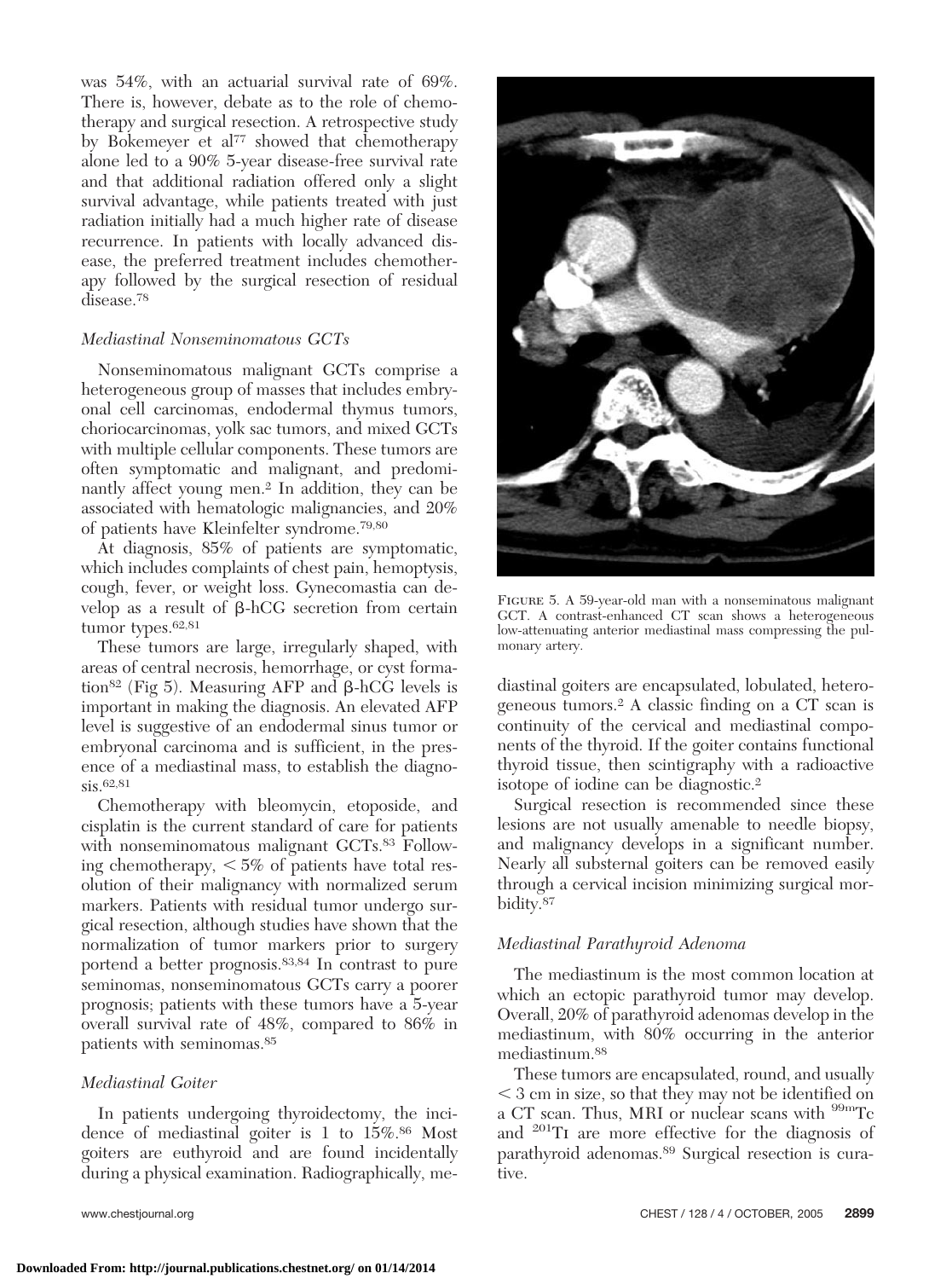### PRIMARY MEDIASTINAL LYMPHOMA

Primary mediastinal lymphoma is a rare entity comprising only 10% of lymphomas in the mediastinum. Lymphoma usually occurs in the anterior mediastinum and is part of more widespread disease. HD represents approximately 50 to 70% of mediastinal lymphomas, while non-Hodgkin lymphoma comprises 15 to 25%.90,91 The three most common types of mediastinal lymphoma include nodular sclerosing HD, large B-cell lymphoma, and lymphoblastic lymphoma.2

### *HD*

HD has an incidence of approximately 2 to 4 cases per 100,000 people per year, with a bimodal distribution of incidence peaking in young adulthood and again after age 50 years.92 For mediastinal-predominant disease, prevalence peaks in young women during the third decade of life, while it is unaffected by age in men.93 HD is divided into four subtypes, including nodular sclerosing, lymphocyte-rich, mixed cellularity, and lymphocyte depleted HD, with the nodular sclerosing subtype representing more than two thirds of cases.94

Most patients experience constitutional symptoms (B symptoms), including fevers, night sweats, and weight loss. For patients with mediastinal involvement, cough, dyspnea, chest pain, pleural effusions, and superior vena cava syndrome may occur.93

The presence of Reed-Sternberg cells are pathognomonic of HD. These cells contain bilobed nuclei containing prominent eosinophilic nuclei. The classic immunohistochemical profile is biomarker positivity for CD15 and CD30 cells.<sup>95</sup>

The chest radiograph finding is abnormal in up to 76% of patients with HD, often showing enlargement of the prevascular and paratracheal nodes.<sup>96-98</sup> A CT scan examination is usually sufficient to identify lymphoma; however, in certain circumstances, such as after radiation treatment, MRI may be better in distinguishing scars from residual disease<sup>96</sup> (Fig. 6). A positron emission tomography scan may also be useful in staging and following disease progression.99

Still widely used is the Ann Arbor staging system for HD. This system has important implications for determining prognosis and types of treatment (Table 6). In 1989, the Ann Arbor staging system was modified at a meeting in Cotswold, England, to separate out patients with bulky disease due to its prognostic significance.

The treatment of HD is separated into the treatment of early-stage disease (*ie*, stage I and II disease) and late-stage disease (*ie*, stage III and IV disease). Based on the Cotswold modifications, early-stage disease can be further subclassified into favorable



Figure 6. A 39-year-old man with nodular sclerosis HD. A contrast-enhanced CT scan shows an anterior mediastinal mass in which the central portion is cystic (black arrow). The right paratracheal lymph node is enlarged (white arrow).

and unfavorable, depending on the degree of tumor burden. For patients with favorable stage I or II disease, extended-field radiation alone used to be the standard of care. Hagenbeek et al<sup>100</sup> conducted a

**Table 6—***Ann Arbor Staging System With Cotswold Modifications for HD*\*

| Stage          | Characteristics                                                                                             |
|----------------|-------------------------------------------------------------------------------------------------------------|
| 1              | Involvement of one lymph node region or<br>lymphoid structure                                               |
| $\mathfrak{2}$ | Two or more lymph node regions on same side of<br>the diaphragm                                             |
| 3              | Lymph nodes on both sides of the diaphragm                                                                  |
| $\overline{4}$ | Involvement of extra nodal sites                                                                            |
| Modifications  |                                                                                                             |
| A              | No symptoms                                                                                                 |
| B              | Fever, night sweats, weight $loss > 10\%$ in 6 mo                                                           |
| X              | Bulky disease (greater than one third widening of<br>the mediastinum or $> 10$ cm diameter of nodal<br>mass |
| E              | Involvement of single, contiguous, or extra nodal site                                                      |

\*From Yung and Linch.94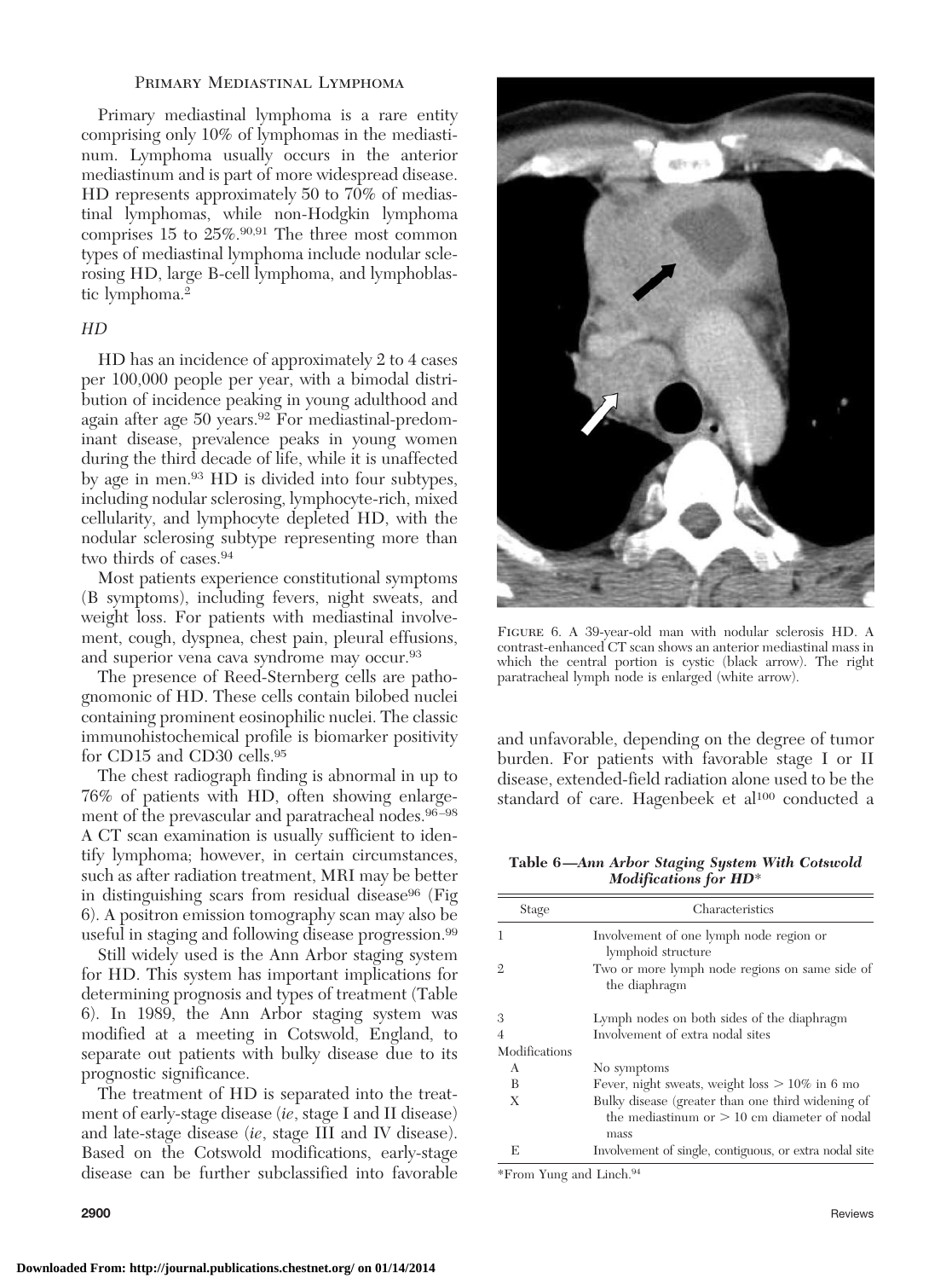randomized controlled trial in which 762 patients with favorable stage I or II HD were randomized to receive either combination therapy with six cycles of epirubicin, bleomycin, vinblastine, and prednisone, and involved field radiation, or to receive subtotal nodal irradiation alone. The complete remission rate was similar among patients in both groups, while the relapse rate was significantly higher in the radiationalone group.100 Thus, the use of combined involvedfield radiation and chemotherapy is quickly becoming the standard of care. For patients with stage I or II HD with bulky tumors, treatment consists of chemotherapy followed by radiation.101 Patients with stage III or IV HD are treated primarily with chemotherapy. Canellos et al102 showed that ABVD was superior to MOPP in preventing relapse.

Patients who relapse may benefit from a bone marrow transplant (BMT), while those who have had a good response to standard-dose second-line chemotherapy benefit the most.103 For patients with HD, autologous BMT is superior to allogeneic BMT since the relapse rate for both is similar, and the nonrelapse mortality rate is 48% for patients who have undergone allogeneic BMT and 27% for those who have undergone autologous BMT.<sup>104</sup>

Patients with stage I and II HD have cure rates of 90%. Patients with stage IIIA HD have a cure rate of 30 to 90% with standard treatment. Stage IIIB HD offers a cure rate of 60 to 70%, while stage IV HD has a cure rate of 50 to 60% (2,101). Among patients with advanced disease, a prognostic index was created by the International Prognostic Factor Project on Advanced Hodgkin's Disease that was based on the total number of unfavorable features from among seven potential features found at diagnosis, as follows: serum albumin level,  $\leq 4$  g/dL (or 40 g/L); hemoglobin level,  $\langle 10.5 \text{ g/dL} (105 \text{ g/L})$ ; male gender;  $\text{age} > 45$  years; stage IV disease; WBC count,  $\geq 15,000$  cells/ $\mu$ L; and lymphocyte count,  $< 600/\mu L$  and/or  $< 8\%$  of the WBC count.<sup>105</sup>

# *Non-Hodgkin Lymphoma*

Although there are many classes and grades of non-Hodgkin lymphoma, lymphoblastic lymphoma and large B-cell lymphoma are the most common subtypes to affect the mediastinum.106 The overall incidence of non-Hodgkin lymphoma is greatest in white men with a mean age of 55 years.<sup>106</sup> However, the mean ages of presentation for lymphoblastic lymphoma and primary large B-cell lymphoma are 28 and 30 to 35 years, respectively.106,107

Lymphoblastic lymphoma is highly aggressive, arising from thymic lymphocytes.108 Common symptoms include cough, wheezing, shortness of breath, superior vena cava syndrome, cardiac tamponade, or

tracheal obstruction, and can involve the mediastinum, bone marrow, CNS, skin, or gonads.<sup>108</sup> It is often confused with T-cell acute lymphoblastic leukemia (ALL) because bone marrow involvement with blasts is relatively common.<sup>109,110</sup>

Primary mediastinal B-cell lymphoma is a diffuse large B-cell lymphoma derived from the thymus. Common symptoms at presentation include chest pain, cough, dysphasia, superior vena cava syndrome, phrenic nerve palsy, and hoarseness.107 The involvement of extrathoracic structures and bone marrow is less common at presentation than for lymphoblastic lymphoma. However, on the recurrence of disease, involvement of the liver, kidneys, and brain can occur.111,112

Computer tomography scanning is used to characterize the lesion and to determine the extent of invasion. The middle and posterior mediastinal nodes are involved more often than the anterior ones.2 Tissue diagnosis should be obtained before treatment. Flow cytometry and cytogenetic analysis can be used to help render a definitive diagnosis.113

Treatment for mediastinal non-Hodgkin lymphoma depends on the stage, histologic subtype, and extent of the disease. For lymphomblastic lymphoma, the treatment regimens are often similar to ALL due to its propensity to involve the marrow. Treatment with intensive chemotherapy programs with maintenance-phase chemotherapy is superior to short-term chemotherapy without a maintenance phase. In a study by Kobayashi et al,<sup>114</sup> patients with ALL and those with lymphoblastic lymphoma who received short-term chemotherapy had a cure rate of 78% but a relapse rate of 72% with only a 7% 7-year survival rate. Intrathecal chemotherapy is also necessary to prevent CNS relapse. CNS irradiation is often part of prophylactic treatment to prevent CNS recurrence, while mediastinal irradiation has been used as well. Many patients go on to relapse even after treatment. As a result, BMT is a commonly employed treatment for patients with lymphoblastic lymphoma. Levine et al<sup>115</sup> demonstrated in a retrospective analysis of 204 patients with lymphoblastic lymphoma who had been treated with either allogeneic or autologous BMT that although there were fewer relapses at 5 years with allogeneic BMT (relapse rate, 46% vs 56%, respectively), the incidence of treatment-related mortality in patients who underwent allogeneic BMT made the overall survival benefit insignificant.

Patients with primary mediastinal B-cell lymphoma can be treated with conventional chemotherapy; however, there may be an additional benefit to treatment with high-dose chemotherapy and involved-field radiation.107,116 Currently, if patients fail to have a full response to standard chemotherapy,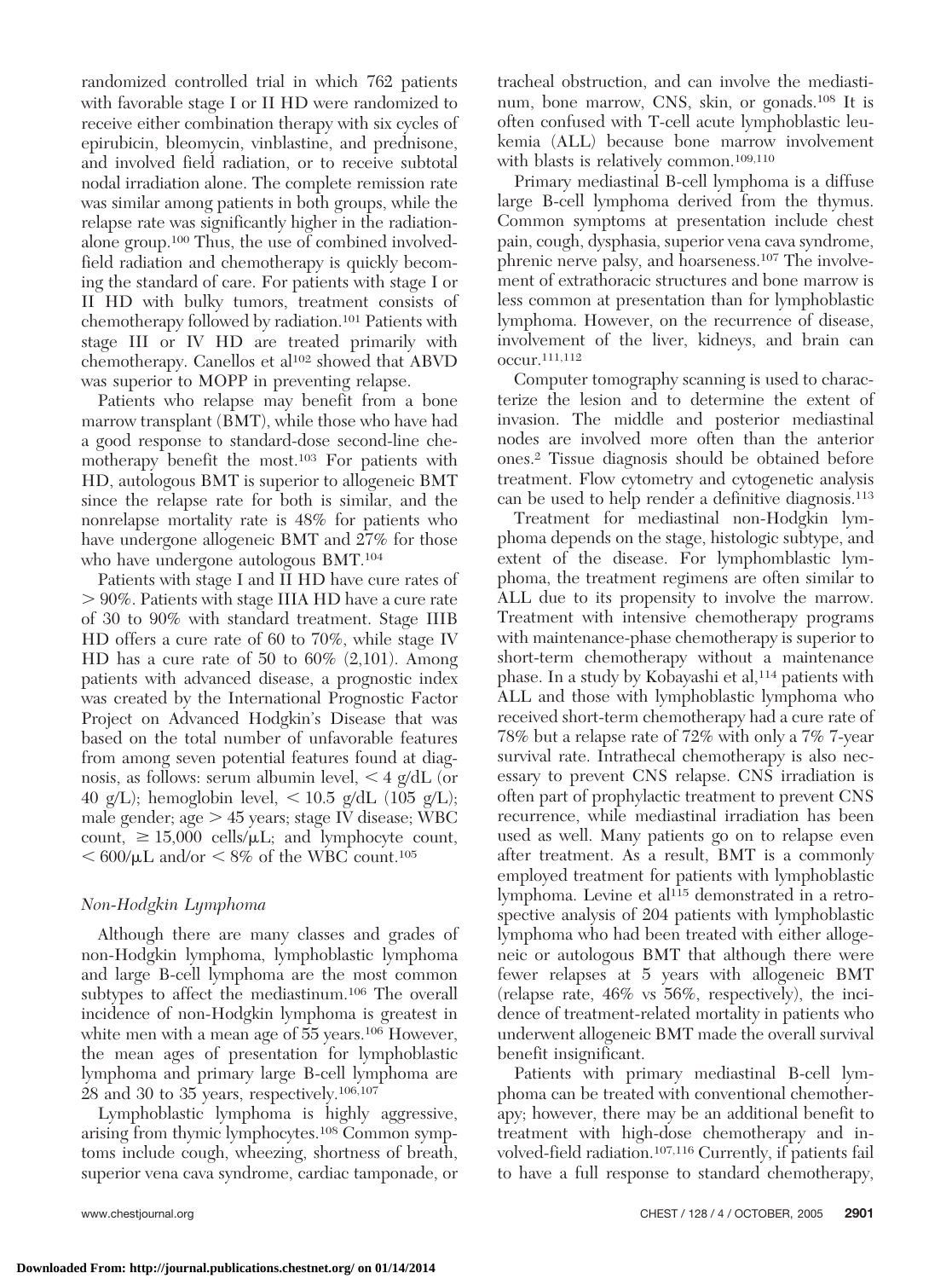high-dose chemotherapy and/or radiation therapy are considered. After relapse, many patients are treated with high-dose chemotherapy and autologous BMT.107

# Tumors of the Middle Mediastinum *Mediastinal Cysts*

Mediastinal cysts comprise 12 to 20% of mediastinal masses and are found in the middle compartment of the mediastinum.117–119 Despite a similar incidence, children are more often symptomatic at presentation due to compression on the surrounding structures.120 The most common type of mediastinal cyst are foregut cysts, which are derived as an embryonic abnormality, with enterogenous cysts (50 to 70%) and bronchogenic cysts (7 to 15%) being the most common subtypes.2

# *Bronchogenic Cysts*

Bronchogenic cysts are formed during embryonic development as an anomalous budding of the laryngotracheal groove.121 These cysts are lined with ciliated, pseudostratified, columnar epithelium, and contain bronchial glands and cartilaginous plates.2 Approximately 40% of bronchogenic cysts are symptomatic resulting in cough, dyspnea, or chest pain.121

Radiographically, bronchogenic cysts can be identified on plain radiographs (Fig 7a) but are best defined by CT scanning. These cysts are well-defined round masses with a homogenous density similar to water; however, some bronchogenic cysts are mucoid and can give the impression of being a solid mass.120 Bronchogenic cysts are nonenhancing, and, when there is a direct communication with the tracheobronchial tree, air-fluid levels may be seen.122 MRI can differentiate the lesion from other masses (Fig 7, *bottom*, *B*, 8).

Tissue is often required to make a definitive diagnosis of a bronchogenic cyst. This can be accomplished by tracheobronchial, endoscopic, or thoroscopic needle aspiration. Most bronchogenic cysts are removed surgically or are drained by needle aspiration. The treatment of asymptomatic cysts is controversial as surgery is not without risk, yet these cysts can grow to cause symptoms in the future.123

### *Enterogenous Cysts*

Enterogenous cysts arise from the dorsal foregut and are lined by squamous or enteric (alimentary) epithelium and may contain gastric or pancreatic tissue. Esophageal duplication cysts are located in or are attached to the esophageal wall. Twelve percent



Figure 7. *Top*, *A*: a 49-year-old man with a bronchogenic cyst. A chest radiograph shows a rounded mass (arrow) that displaces the right primary bronchus superiorly. *Bottom*, *B*: a 49-year-old man with a bronchogenic cyst. A sagittal T1-weighted magnetic resonance image shows a high-signal intensity cyst with a fluidfluid level due to infection (arrow).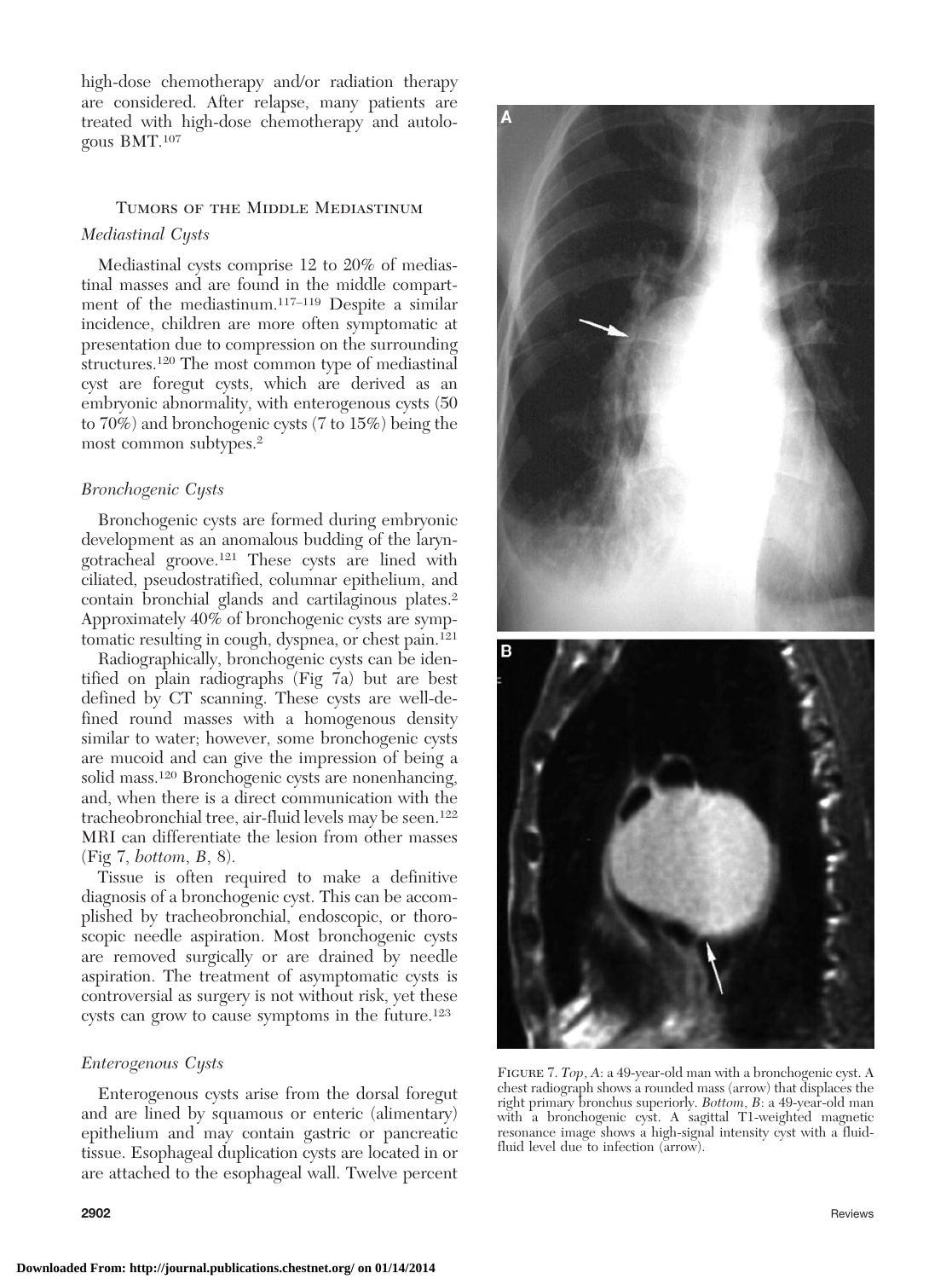

Figure 8. A 37-year-old woman with a bronchogenic cyst. A coronal T1-weighted magnetic resonance image shows a cyst with high-signal intensity contents (arrow).

of patients with esophageal duplication cysts have associated malformations, mostly of the GI tract.124

Symptoms of enterogenous cysts are similar to those of other mediastinal cysts. They are often asymptomatic, but if they contain gastric or pancreatic mucosa, there is the added risk of hemorrhage or rupture of the cyst from mucosal secretions. Radiographically, it can be difficult to distinguish these from bronchogenic cysts, although they are more often calcified (Fig 9). The presence of cartilage



Figure 9. A 10-year-old female patient with a duplication cyst. A contrasted-enhanced CT scan shows a thin-walled water-attenuation cyst adjacent to the esophagus (arrow).

suggests the presence of a bronchogenic cyst.<sup>121</sup> Most cysts should be surgically excised, and videoassisted thoracic surgery is the treatment of choice.125

### *Neuroenteric Cysts*

Neuroenteric cysts are characterized by the presence of both enteric and neural tissue in surgical specimens.126 Most of these cysts form in the posterior mediastinum above the level of the main carina. The close association of the foregut and notochord during embryogenesis possibly explains this anatomic location. Neuroenteric cysts are associated with multiple vertebral anomalies, such as scoliosis, spina bifida, hemivertebra, and vertebral fusion. Almost all are discovered by age 1 years due to symptoms from tracheobronchial compression.<sup>2</sup> Neurologic symptoms may be caused by intraspinal extension. Complete surgical excision is curative.127

## *Pericardial Cysts*

Pericardial cysts are part of a larger group of mesothelial cysts. They form as a result of a persistent parietal recess during embryogenesis.121 They are estimated to occur in 1 of 100,000 people. Although most are congenital, a few cases of acquired pericardial cysts do exist. They are often asymptomatic and are identified in the fourth to fifth decade of life. Rarely, cardiac compression may occur, causing hemodynamic compromise.95 Radiographically, pericardial cysts are well-marginated spherical or tear drop-shaped masses that characteristically abut the heart, anterior chest wall, and diaphragm.2 The most common location of pericardial cysts is at the right cardiophrenic angle (70%), followed by the left cardiophrenic angle  $(22\%)$ .<sup>128</sup> On CT scans, these masses appear as unilocular and nonenhancing (Fig 10, 11). As with most mediastinal cysts, surgical removal is the treatment of choice, although clinically asymptomatic patients may be observed without intervention.

### *Lymphangiomas*

Lymphangiomas are rare congenital abnormalities of the lymphatic vessels. Typically, they are isolated solitary masses, but they can be more widespread or associated with chromosomal abnormalities.129 These lesions are benign in nature and are found in the cervical region 75% of the time. In 10% of cases, the cysts extend into the mediastinum and are associated with chylothorax and hemangiomas.129 Although these tumors are commonly identified in children before the age of 2 years, when the mass is isolated to the mediastinum it is often not identified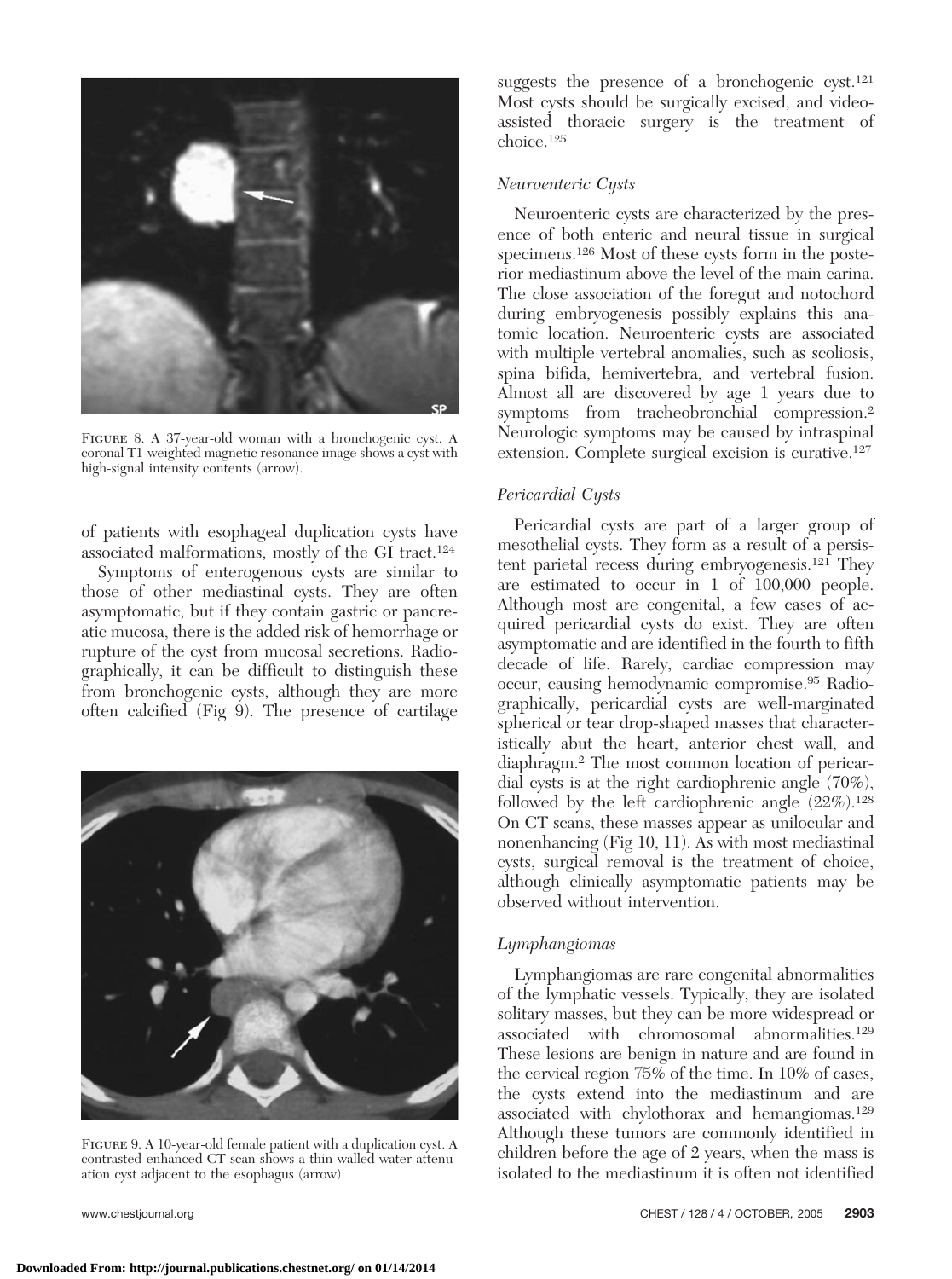

FIGURE 10. A 37-year-old man with a pericardial cyst. A contrastenhanced CT scan shows a thin-walled water-attenuation cyst (arrow).

until it has gotten large enough to cause compressive symptoms.130 Such symptoms include chest pain, cough, and dyspnea. Radiographically, these lesions appear cystic and can be confused with pericardial cysts, although lymphangiomas are more likely to have a loculated appearance.<sup>130</sup> The use of lymphangiographic contrast media combined with CT scanning can also differentiate these lesions.<sup>129</sup> Total resection is optimal; however, in cases complicated by chylothorax, there is some evidence suggesting that additional radiotherapy may be of some benefit.131 Lymphangiomatosis seen in young women is typically a more progressive form of disease in which multiple tumors are found and invade multiple organ structures, including the lung, heart, and bone.<sup>132</sup>

### Tumors of the Posterior Mediastinum

### *Neurogenic Tumors*

Neurogenic tumors are derived from tissue of the neural crest, including cells of the peripheral, autonomic, and paraganglionic nervous systems. Ninetyfive percent of posterior mediastinal masses arise in the intercostal nerve rami or the sympathetic chain region.133 They are classified on the basis of cell type and comprise approximately 12 to 21% of all mediastinal masses, although 95% occur in the posterior compartment.134 Seventy percent to 80% of neurogenic tumors are benign, and nearly half are asymptomatic; however, they can occasionally cause compressive or neurologic symptoms.133,135,136

### *Nerve Sheath Tumors*

These benign, slowly growing tumors comprise 40 to 65% of neurogenic mediastinal masses. Neurile-





Figure 11. A 54-year-old woman with a pericardial cyst. A contrast-enhanced CT scan shows a large thin-walled cystic mass at the level of the aortic arch (black arrow). The innominate vein is compressed by this mass (white arrow).

momas or schwannomas constitute 75% of this group of masses. These tumors are firm, encapsulated masses consisting of Schwann cells. Neurofibromas are nonencapsulated, soft, and friable, and are associated with Von Recklinghausen neurofibromatosis.137,138 They are often asymptomatic and are discovered incidentally.

Radiographically, nerve sheath tumors are sharply marginated spherical masses. Being adjacent to the spine, they can cause erosion and deformity of the ribs and ventral bodies as they increase in size. Low attenuation on CT scans can indicate hypocellularity, cystic changes, hemorrhage, or the presence of lipid within myelin.<sup>2</sup> Ten percent of these tumors grow through the intervertebral foramina and create a dumbbell appearance on radiographs.139 MRI is used to rule out intraspinal extension.

The surgery of choice for removal of these tumors is thoroscopy, or thorocotomy when the former is not an option.133,134 For tumors invading the vertebral body or foramina, *en bloc* resection can be achieved.140 There may be a role for postoperative chemotherapy or radiation therapy when total resec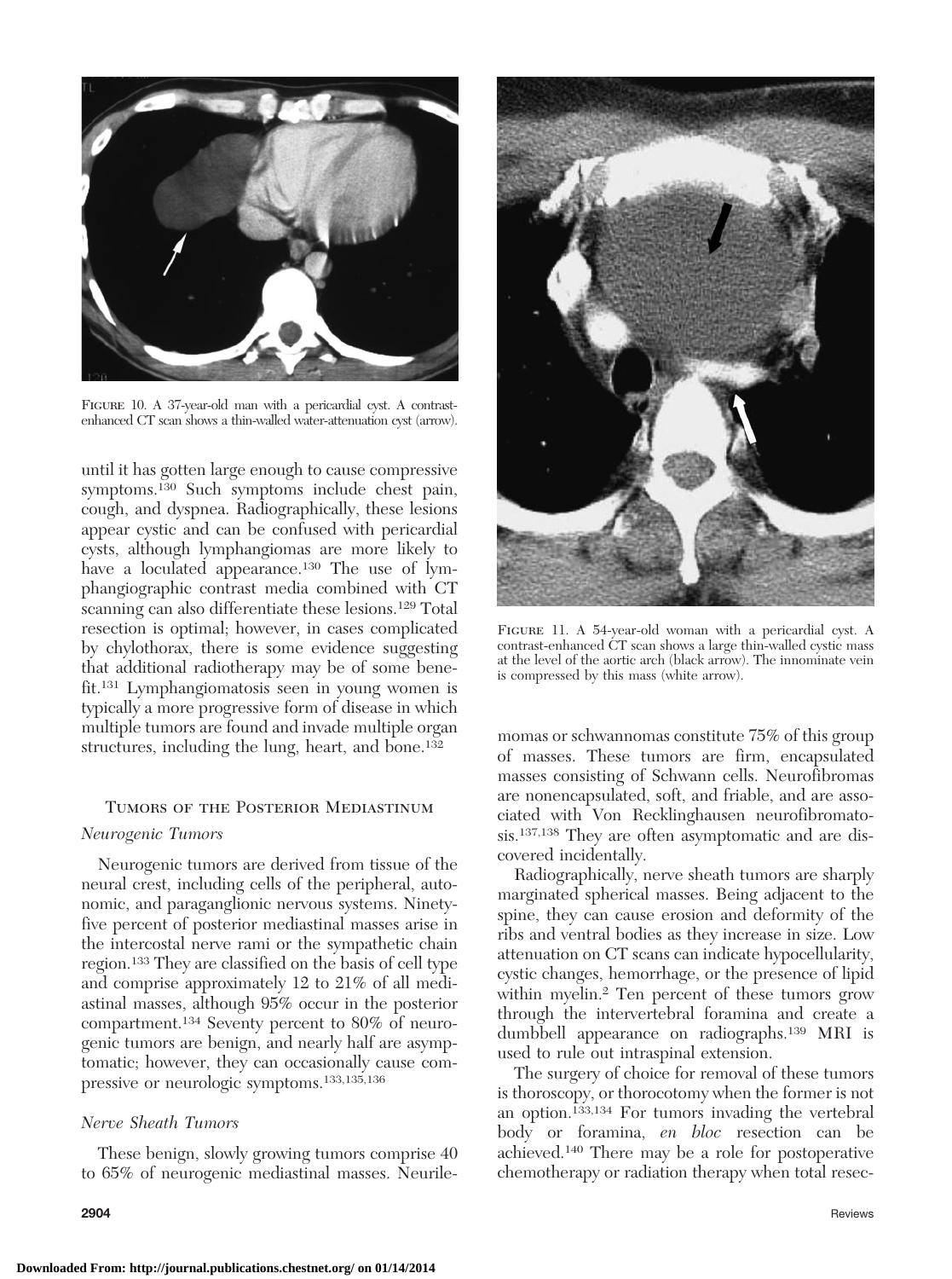tion is not possible. Postoperative complications include Horner syndrome, partial sympathectomy, recurrent laryngeal nerve damage, and paraplegia.134

# Malignant Tumors of Nerve Sheath Origin

Malignant nerve sheath tumors are spindle cell sarcomas of the posterior mediastinum, and include malignant neurofibromas, malignant schwannomas, and neurogenic fibrosarcomas. They affect men and women equally in the third to fifth decade of life and are closely associated with neurofibromatosis, with a 5% risk of sarcomatous degeneration.141 Pain and nerve deficits are common. Complete surgical resection is the optimal treatment, but, in patients with unresectable tumors, adjuvant chemotherapy and radiation are options.

### *Autonomic Ganglionic Tumors*

Tumors of the autonomic nervous system arise from neuronal cells rather than from the nerve sheath. They form a continuum ranging from benign encapsulated ganglioneuroma to aggressive malignant nonencapsulated neuroblastoma. Derived from embryologic origins, these tumors arise in the adrenal glands or in the sympathetic ganglia. However, ganglioneuromas and ganglioneuroblastomas arise mostly in the sympathetic ganglia of the posterior mediastinum.142 Fifty percent of neuroblastomas arise in the adrenal glands and up to 30% in the mediastinum.142,143

*Ganglioneuroma:* Ganglioneuromas are benign tumors composed of one or more mature ganglionic cells. Arising from the nerve ganglion cells, they are the most benign and differentiated of the autonomic ganglionic tumors.144 Most patients are asymptomatic and receive diagnoses in the second or third decade of life.145 Radiographically, the tumors are oblong and well-marginated, occurring along the anterolateral aspect of the spine and spanning three to five vertebrae145 (Fig 12). CT scanning is not particularly helpful as the mass can be homogenous or heterogeneous. Complete surgical resection is ideal.146

*Ganglioneuroblastoma:* Ganglioneuroblastomas have histologic features of both ganglioneuromas and neuroblastomas. They are the least common type of neurogenic tumor. Prognosis depends on histologic appearance.2 Both sexes are equally affected in the first decade of life.147 Symptoms may arise due to large tumor size, intraspinal extension, and metasta-



FIGURE 12. A 20-year-old woman with a posterior mediastinal ganglioneuroma. *Top*, *A*: a contrast-enhanced CT scan image that shows a mass with mixed attenuation and calcifications. *Bottom*, *B*: acoronal T2-weighted magnetic resonance image that shows an 8-cm mass with heterogeneous signal intensity.

sis. Staging is similar to that for neuroblastoma, as described in the following section.

*Neuroblastoma:* Neuroblastoma is a disease of young children, with  $95\%$  occurring in patients  $\leq 5$ years of age.143,148 Neuroblastomas are highly aggressive and readily metastasizing tumors that are composed of small round cells arranged in sheets or pseudorosettes.<sup>149</sup> They are nonencapsulated lesions, often exhibiting hemorrhage, necrosis, or cystic degeneration. Symptoms include pain, neurologic deficits, Horner syndrome, respiratory distress, and ataxia.148,149 Neuroblastomas have the highest propensity of any tumors in its class to produce vasoactive substances that can cause hypertension, flushing, and diarrhea.142

Grossly, these tumors appear as an elongated paraspinous mass, sometimes impinging on adjacent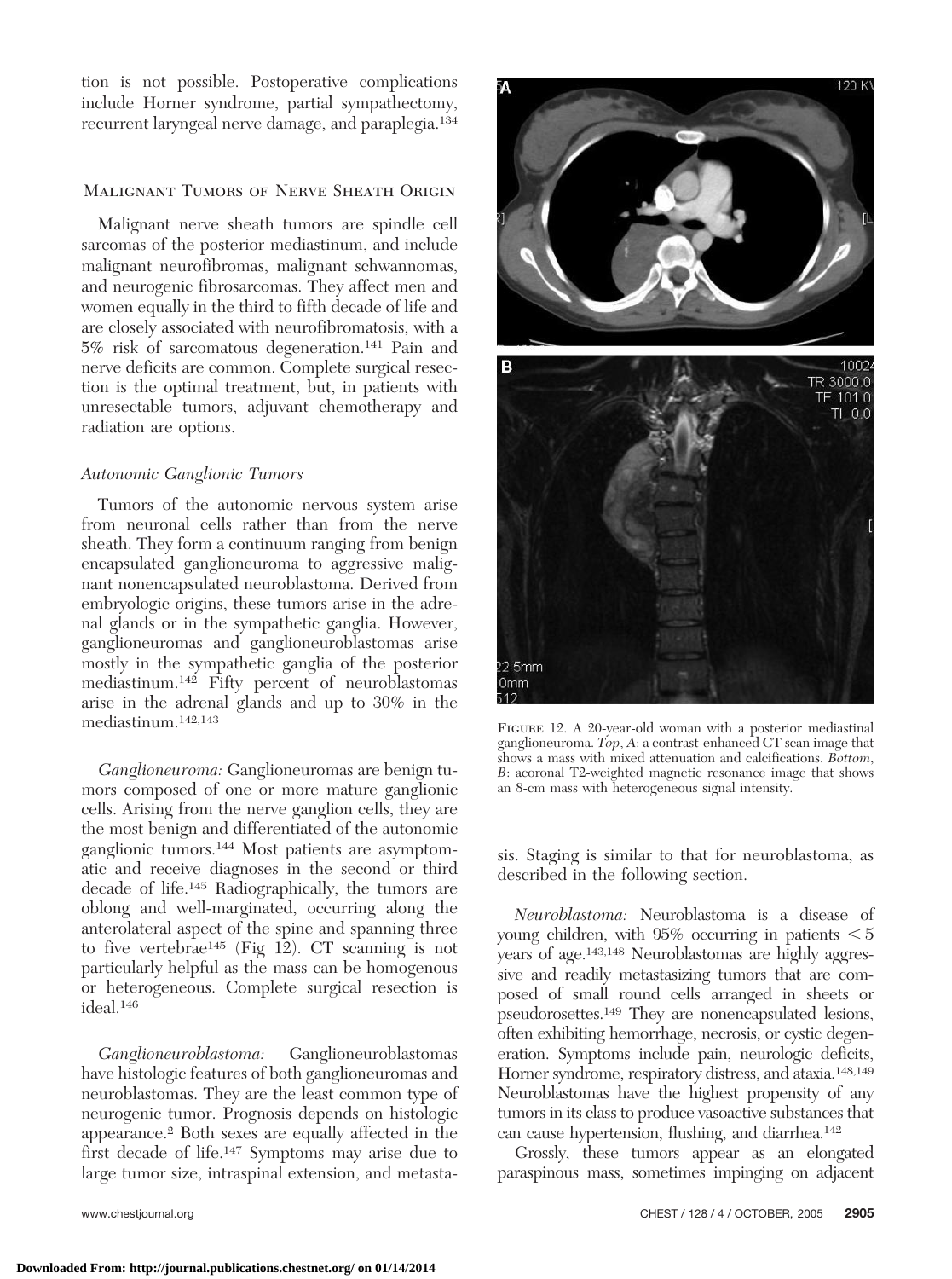**Table 7—***Staging of Neuroblastoma and Ganglioneuroblastomas*\*

| Stage      | Characteristics                                                                                     |
|------------|-----------------------------------------------------------------------------------------------------|
| I          | Well-circumscribed, noninvasive ipsilateral tumors                                                  |
| H          | Local invasion without extension across the midline.<br>ipsilateral regional lymph node involvement |
| Ш          | Tumor extension across the midline and involvement of<br>bilateral regional lymph nodes             |
| IV         | Metastatic disease                                                                                  |
| <b>IVS</b> | Clinical stage I or II and metastatic disease limited to the<br>liver, skin and bone marrow         |

\*From Baum and Crapo.122

structures and causing skeletal damage.150,151 On CT scans, 80% of these tumors have calcification.151 As with all neurogenic tumors, MRI is useful to determine the extent of intraspinal involvement.146 Radionuclide imaging with 123I metaiodobenzylguanide can also be used to detect primary and metastatic disease.152

Treatment for neuroblastoma depends primarily on the stage of disease (Table 7). Treatment for limited-stage disease is surgical resection. For patients with stage I disease, resection is usually curative. For patients with partially resectable stage II and III disease, treatment includes postoperative chemotherapy and radiation. For patients with stage IV disease, there is much controversy over the role of surgery; however, some studies<sup>153</sup> have suggested that delayed surgery after initial treatment with chemotherapy and radiation results in a better outcome than initial surgical intervention. In addition, there are ongoing studies looking at the role of radioactive 131I metaiodobenzylguanide therapy in combination with chemotherapy in patients with advanced-stage disease.154 Poor prognostic factors in neuroblastoma include large tumor size, poorly differentiated cell type, advanced stage, extrathoracic origin, and presentation in an elderly patient.138

ACKNOWLEDGMENT: We thank the following people for their contributions: Jin Mo Goo, MD, Department of Radiology, Seoul National University College of Medicine, for the contribution of Figures 1 to 6 and 11, which were originally published in the *Journal of Computed Assisted Tomography* in 2003; Mi-Young Jeung, MD, Department of Radiology, University of Strasbourg, for the contribution of Figures 6 to 10, which were originally published in *Radiographics* in 2002; Allen Forsythe, MD, for the contribution of Figure 12, which was published in *Radiographics* in 2004. It was only through their contributions that we were able to produce this study.

#### **REFERENCES**

- 1 Fraser RS, Pare´ JAP, Fraser RG, et al. The normal chest. In: Fraser RS, Pare JAP, Fraser RG, et al, eds. Synopsis of diseases of the chest. 2nd ed. Philadelphia, PA: WB Saunders, 1994; 1–116
- 2 Strollo DC, Rosado-de-Christenson ML, Jett JR, et al.

Primary mediastinal tumors: Part 1. Tumors of the anterior mediastinum. Chest 1997; 112:511

- 3 Davis RD Jr, Newland Oldham H Jr, Sabiston DC Jr. Primary cysts and neoplasms of the mediastinum: recent changes in clinical presentation, methods of diagnosis, management and results. Ann Thorac Surg 1987; 44:229 –237
- 4 Silverman NA, Sabiston DC Jr. Mediastinal masses. Surg Clin North Am 1980; 60:757–777
- 5 Grillo HC, Ojemann RG, Scannell JG, et al. Combined approach to "dumbbell" intrathoracic and intraspinal neurogenic tumors. Ann Thorac Surg 1983; 36:402– 407
- 6 Wychulis AR, Payne WS, Clagett OT, et al. Surgical treatment of mediastinal tumors. J Thorac Cardiovasc Surg 1972; 62:379 –391
- 7 Rosai J, Levine GD. Tumors of the thymus. In: Firminger HI, ed. Atlas of tumor pathology. Washington, DC: Armed Forces Institute of Pathology, 1976; 34 –212
- 8 Lattes R. Thymoma and other tumors of the thymus: an analysis of 107 cases. Cancer 1962; 15:1224 –1260
- 9 Engels EA, Pfeiffer RM. Malignant thymoma in the United States: demographic patterns in incidence and associations with subsequent malignancies. Int J Cancer 2003; 105:546-551
- 10 Mullen B, Richardson JD. Primary anterior mediastinal tumors in children and adults. Ann Thorac Surg 1986; 42:338 –345
- 11 Gerein AN, Srivastava SP, Burgess J. Thymoma: a ten-year review. Am J Surg 1978; 136:49 –53
- 12 Okumura M, Ohta M, Tateyama H, et al. The World Health Organization histologic classification system reflects the oncologic behavior of thymoma: a clinical study of 273 patients. Cancer 2002; 94:624 – 632
- 13 Nakagawa K, Asamura H, Matsuno Y, et al. Thymoma: a clinicopathologic study based on the new World Health Organization classification. J Thorac Cardiovasc Surg 2003; 126:1134 –1140
- 14 Lardinois D, Rechsteiner R, Lang RH, et al. Prognostic relevance of Masaoka and Muller-Hermelink classification in patients with thymic tumors. Ann Thorac Surg 2000; 69:1550 –1555
- 15 Wilkins EW Jr, Edmunds L Jr, Castleman B. Cases of thymoma of the Massachusetts General Hospital. J Thorac Cardiovasc Surg 1966; 52:322–330
- 16 Lewis JE, Wick MR, Scheithauer BW, et al. Thymoma: a clinicopathologic review. Cancer 1987; 60:2727–2743
- 17 Verstandig AG, Epstein DM, Miller WT, et al. Thymomareport of 71 cases and a review. Crit Rev Diagn Imaging 1992; 33:201–230
- 18 Zerhouni EA, Scott WW, Baker RR, et al. Invasive thymomas: diagnosis and evaluation by CT. J Comput Assist Tomogr 1982; 6:92–100
- 19 Yokoi K, Miyazawa N, Mori K, et al. Invasive thymoma with intracaval growth into right atrium. Ann Thorac Surg 1992; 53:507–509
- 20 Masaoka A, Monden Y, Nakahara K, et al. Follow-up study of thymomas with special reference to their clinical stages. Cancer 1981; 48:2485–2492
- 21 Shamji F, Pearson FG, Todd TR, et al. Results of surgical treatment for thymoma. J Thorac Cardiovasc Surg 1984; 87:43– 47
- 22 Cohen DJ, Ronnigan LD, Graeber GM, et al. Management of patients with malignant thymoma. J Thorac Cardiovasc Surg 1984; 87:301–307
- 23 Laurent E, Latrabe V, Lecesne R, et al. Mediastinal masses: diagnostic approach. Eur Radiol 1998; 8:1148 –1159
- 24 Osserman KE, Genkins G. Studies in myasthenia gravis: review of a 20-year experience in over 1200 patients. Mt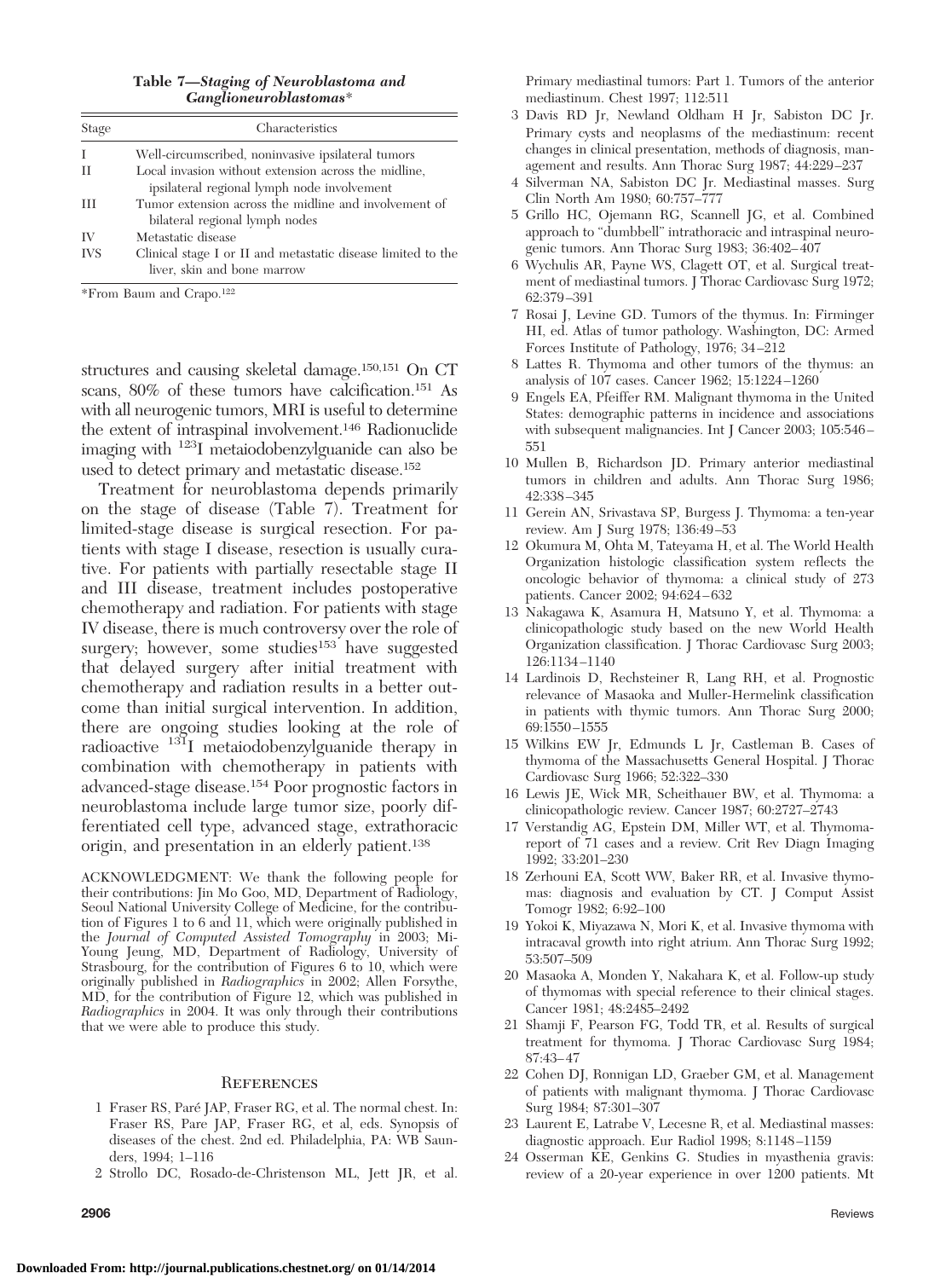Sinai J Med 1971; 38:497–537

- 25 Marx A, Muller-Hermelink HK, Strobel P. The role of thymomas in the development of myasthenia gravis. Ann N Y Acad Sci 2003; 998:223–236
- 26 Drachmnan DB. Myasthenia gravis. N Engl J Med 1994; 330:1797–1810
- 27 Lennon VA, Jones G, Howard F, et al. Auto antibodies to acetylcholine receptors in myasthenia gravis. N Engl J Med 1983; 308:402– 403
- 28 Howard FM Jr, Lennon VA, Finley J, et al. Clinical correlation of antibodies that bind, block or modulate human acetylcholine receptors in myasthenia gravis. Ann N Y Acad Sci 1987; 505:526 –538
- 29 Souadjian JV, Enriquez P, Silverstein MN, et al. The spectrum of diseases associated with thymoma. Arch Intern Med 1974; 134:374 –379
- 30 Kelleher P, Misbah SA. What is Good's syndrome? Immunological abnormalities in patients with thymoma. J Clin Pathol 2003; 56:12–16
- 31 Kim JH, Goo JM, Lee HJ, et al. Cystic tumors in the anterior mediastinum: radiologic-pathological correlation. J Comput Assist Tomogr 2003; 27:714 –723
- 32 Rosado de Christenson ML, Galobardes J, Moran CA. Thymoma: radiologic-pathologic correlation. Radiographics 1992; 12:151–168
- 33 Anderson T, Lindgren PG, Elvin A. Ultrasound guided tumor biopsy in the anterior mediastinum. Acta Radiol 1992; 33:310 –311
- 34 Morgenthaler TI, Brown LR, Colby TV, et al. Symposium on intrathoracic neoplasms: part IX. Mayo Clin Proc 1993; 68:1110 –1123
- 35 Singhal S, Shrager JB, Rosenthal DI, et al. Comparison of stages I-II thymoma treated by complete resection with or without adjuvant radiation. Ann Thorac Surg 2003; 76:1635– 1641
- 36 Curran WJ Jr, Kornstein MJ, Brooks JJ, et al. Invasive thymoma: the role of mediastinal irradiation following complete or incomplete surgical resection. J Clin Oncol 1988; 6:1722–1727
- 37 Eralp Y, Aydiner A, Kizir A, et al. Resectable thymoma: treatment outcome and prognostic factors in the late adolescent and adult age group. Cancer Invest 2003; 21:737– 743
- 38 Blumberg D, Port JL, Weksler B, et al. Thymoma: a multivariate analysis of factors predicting survival. Ann Thorac Surg 1995; 60:908 –913
- 39 Thomas CR, Wright CD, Loehrer PJ. Thymoma. J Clin Oncol 1999; 17:2280 –2289
- 40 Kim ES, Putnam JB, Komaki R, et al. Phase II study of a multidisciplinary approach with induction chemotherapy, followed by surgical resection, radiation therapy, and consolidation chemotherapy for unresectable malignant thymomas: final report. Lung Cancer 2004; 44:339 –379
- 41 Daniele O, Fornasiero A. Ifosfamide in thymic neoplasms. Oncology 2003; 65:44 – 45
- 42 Gamondes JP, Balawi A, Greenland T, et al. Seventeen years of surgical treatment of thymoma: factors influencing survival. Eur J Cardiothorac Surg 1991; 5:124 –131
- 43 Hernandez-Ilizaliturri FJ, Tan D, Cipolla D, et al. Multimodality therapy for thymic carcinoma (TCA): results of a 30-year single-institution experience. Am J Clin Oncol 2004; 27:68 –72
- 44 Truong LD, Mody DR, Cagle PT, et al. Thymic carcinoma: a clinicopathologic study of 13 cases. Am J Surg Pathol 1990; 14:151–166
- 45 Tamura Y, Kuroiwa T, Doi A, et al. Thymic carcinoma presenting as cranial metastasis with intradural and extracra-

nial extension: case report. Neurosurgery 2004; 54:209 –211

- 46 Yaqub A, Munn NJ, Wolfer RS. Thymic carcinoma presenting as cardiac tamponade. South Med J 2004; 97:212–213
- 47 Suster S, Rosai J. Thymic carcinoma: a clinicopathologic study of 60 cases. Cancer 1991; 67:1025–1032
- 48 Blumberg D, Burt ME, Bains MS, et al. Thymic carcinoma: current staging does not predict prognosis. J Thorac Cardiovasc Surg 1998; 115:303–338
- 49 Ritter JH, Wick MR. Primary carcinoma of the thymus gland. Semin Diagn Pathol 1999; 16:18 –31
- 50 Loehrer PJ, Kim KM, Aisner SC, et al. Cisplatin plus doxorubicin plus cyclophosphamide in metastatic or recurrent thymoma. J Clin Oncol 1994; 12:1164 –1168
- 51 Yoh K, Goto K, Ishii G, et al. Weekly chemotherapy with cisplatin, vincristine, doxorubicin, and etoposide is an effective treatment for advanced thymic carcinoma. Cancer 2003; 98:926 –931
- 52 Gibril F, Chen YJ, Schrump DS, et al. Prospective study of thymic carcinoids in patients with multiple endocrine neoplasia type 1. J Clin Endocrinol Metab 2003; 88:1066 –1081
- 53 Wick MR, Bernatz PE, Carney JA, et al. Primary mediastinal carcinoid tumors. Am J Surg Pathol 1982; 6:195–205
- 54 Economopoulos GC, Lewis JW Jr, Lee MW, et al. Carcinoid tumors of the thymus. Ann Thorac Surg 1990; 50:58-61
- 55 Tiffet O, Nicholson AG, Ladas G, et al. A clinicopathologic study of 12 neuroendocrine tumors arising in the thymus. Chest 2003; 124:141–146
- 56 Graeber GM, Thompson LD, Cohen DJ, et al. Cystic lesions of the thymus. J Thorac Cardiovasc Surg 1984; 87:295–300
- 57 Indeglia RA, Shea MA, Grage TB. Congenital cysts of the thymus gland. Arch Surg 1967; 94:149 –152
- 58 Suster S, Rosai J. Multilocular thymic cyst: an acquired reactive process. Am J Surg Pathol 1991; 15:388 –398
- 59 Parker D, Holford CP, Begent RH. Effective treatment for malignant mediastinal teratoma. Thorax 1983; 38:897–902
- 60 Bohle A, Studor UK, Sonntag RW, et al. Primary or secondary extragonadal germ cell tumor? J Urol 1986; 135:939 –943
- 61 Recondo J, Libshitz HI. Mediastinal extragonadal germ cell tumors. Urology 1978; 11:369 –375
- 62 Javadpour N. Significance of elevated serum alpha fetoprotein (AFP) in seminoma. Cancer 1980; 45:2166 –2168
- 63 Nichols CR. Mediastinal germ cell tumors: clinical features and biologic correlates. Chest 1991; 99:472– 479
- 64 Crussi-Gonzalez F. Extragonadal teratomas. In: Hartmann WH, ed. Atlas of tumor pathology. Washington, DC: Armed Forces Institute of Pathology, 1982; 77–94
- 65 Carter C, Bibro MC, Touloukian RJ. Benign clinical behavior of immature mediastinal teratoma in infancy and childhood. Cancer 1982; 49:398 – 402
- 66 Adebonojo SA, Nicola ML. Teratoid tumors of the mediastinum. Am Surg 1976; 42:361–365
- 67 Thompson DP, Moore TC. Acute thoracic distress in childhood due to spontaneous rupture of large mediastinal teratoma. J Pediatr Surg 1969; 4:416 – 423
- 68 Donadio AC, Motzer RJ, Bajorin DF, et al. Chemotherapy for teratoma with malignant transformation. J Clin Oncol 2003; 21:4285– 4291
- 69 Lewis BD, Hurt RD, Payne WS, et al. Benign teratoma of the mediastinum. J Thorac Cardiovasc Surg 1983; 86:727– 731
- 70 Graeber GM, Shriver CD, Albur RA, et al. The use of computed tomography in the evaluation of mediastinal tumors. J Thorac Cardiovasc Surg 1986; 91:662-666
- 71 Moeller KH, Rosado-de-Christenson ML, Templeton DA. Mediastinal mature teratoma: imaging features. AJR Am J Roentgenol 1997; 169:985–990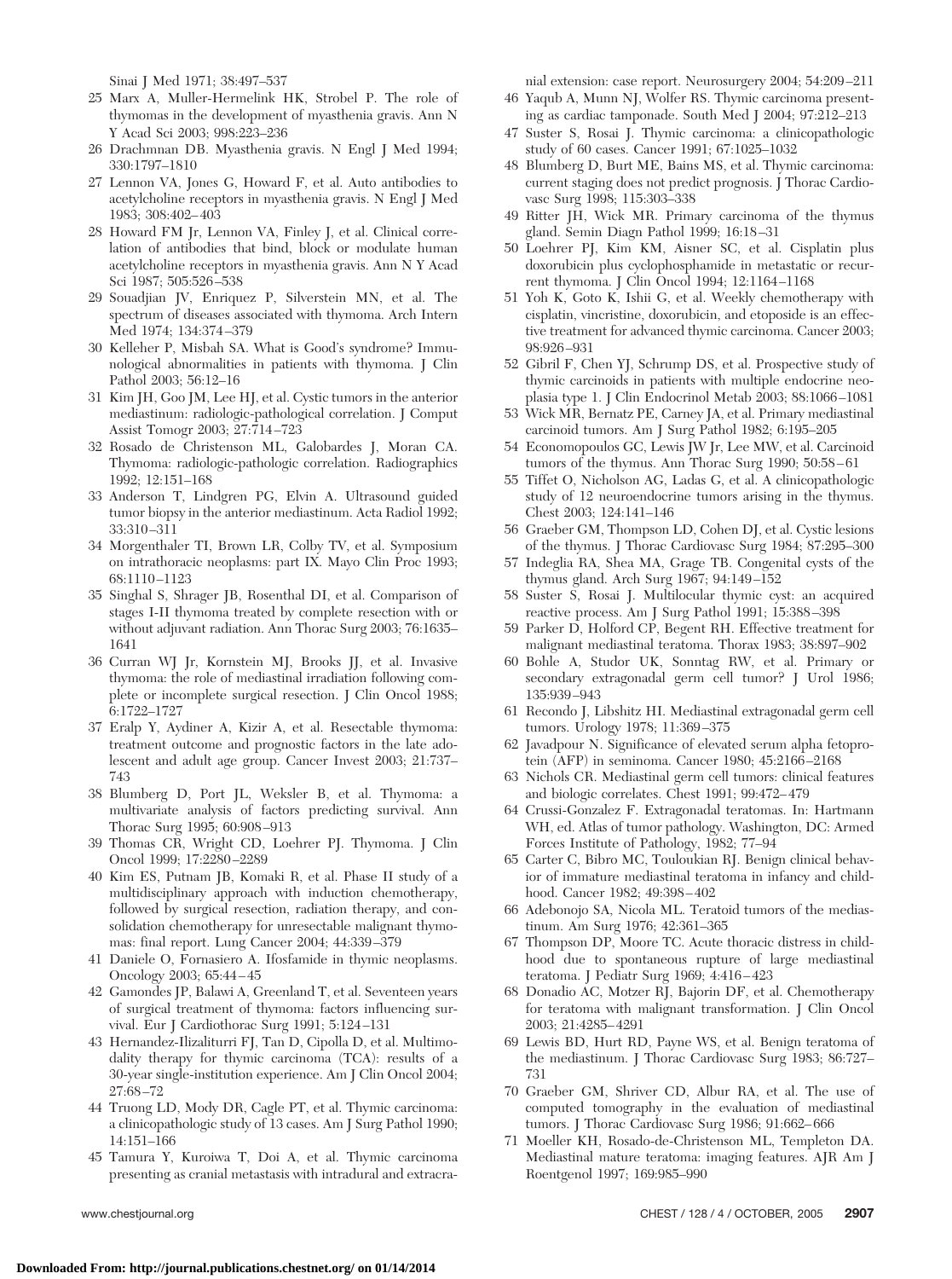- 72 Arai K, Ohta S, Suzuki M, et al. Primary immature mediastinal teratoma in adulthood. Eur J Surg Oncol 1997; 23: 64 – 67
- 73 Polansky SM, Barwick KW, Revie CE. Primary mediastinal seminoma. AJR Am J Roentgenol 1979; 132:17–21
- 74 Hainsworth J. Diagnosis, staging, and clinical characteristics of the patient with mediastinal germ cell carcinoma. Chest Surg Clin N Am 2002; 12:665– 672
- 75 Hosono M, Machida K, Honda N, et al. Intense Ga-67 accumulation in pure primary mediastinal seminomas. Clin Nucl Med 2003; 28:25–28
- 76 Bush SE, Martinez A, Bagshaw MA. Primary mediastinal seminoma. Cancer 1981; 48:1877–1882
- 77 Bokemeyer C, Droz JP, Horwich A, et al. Extragonadal seminoma: an international multicenter analysis of prognostic factors and long term treatment outcome. Cancer 2001; 91:1394 –1401
- 78 Bukowski RM, Wolf M, Kulander BG, et al. Alternating combination chemotherapy in patients with extragonadal germ cell tumors: a Southwest Oncology Group study. Cancer 1993; 71:2631–2638
- 79 Dexeus FH, Logothetis CJ, Chong C, et al. Genetic abnormalities in men with germ cell tumors. J Urol 1988; 140: 80 – 84
- 80 Nichols CR, Hoffman R, Einhorn LH, et al. Hematologic malignancies associated with primary mediastinal germ cell tumors. Ann Intern Med 1985; 102:603– 609
- 81 Hori K, Uematsu K, Yasoshima H, et al. Testicular seminoma with human chorionic gonadotropin production. Pathol Int 1997; 47:592–599
- 82 Lee KS, Im JG, Han CH, et al. Malignant primary germ cell tumors of the mediastinum: CT features. AJR Am J Roentgenol 1989; 153:947–951
- 83 Wright C, Kesler K. Surgical techniques and outcomes for primary nonseminomatous germ cell tumors. Chest Surg Clin N Am 2002; 12:707–715
- 84 Walsh GL, Taylor GD, Nesbitt JC, et al. Intensive chemotherapy and radical resections for primary non-seminomatous mediastinal germ cell tumors. Ann Thorac Surg 2000; 69:337–343
- 85 International Germ Cell Consensus Classification. A prognostic factor-based staging system for metastatic germ cell cancers: International Germ Cell Cancer Collaborative Group. J Clin Oncol 1997; 15:594 – 603
- 86 Kathic M, Wang C, Grillo H. Substernal goiter. Ann Thorac Surg 1985; 39:391–399
- 87 Allo MD, Thompson NW. Rationale for the operative management of substernal goiters. Surgery 1983; 94:969 – 977
- 88 Clark O. Mediastinal parathyroid tumors. Arch Surg 1988; 123:1096 –1100
- 89 Oates E. Improved parathyroid scintigraphy with Tc 99m MIBI, a superior radio tracer. Appl Radiol 1994; 23:37– 40
- 90 Strickler JG, Kurtin PJ. Mediastinal lymphoma. Semin Diagn Pathol 1991; 8:2–13
- 91 Lichtenstein AK, Levine A, Taylor CR, et al. Primary mediastinal lymphoma in adults. Am J Med 1980; 68:509 – 514
- 92 Cartwright R, Brincker H, Carli PM, et al. The rise in incidence of lymphomas in Europe. Eur J Cancer 1999; 35:627– 633
- 93 Vaeth JM, Moskowitz SA, Green JP. Mediastinal Hodgkin's disease. AJR Am J Roentgenol 1976; 126:123–126
- 94 Yung L, Linch D. Hodgkin's lymphoma. Lancet 2003; 361:943–951
- 95 Kornstein MJ, DeBlois, et al. Pathology of the thymus and mediastinum. 1st ed. Philadelphia, PA: WB Saunders, 1995
- 
- 96 Costello P, Jochelson M. Lymphoma of the mediastinum and lung. In: Taveras JM, Ferrucci JT, eds. Radiology: diagnosis, imaging, intervention (vol 1). Philadelphia, PA: Lippincott-Raven 1996; 1–13
- 97 Keller AR, Kaplan HS, Lukes RJ, et al. Correlation of histopathology with other prognostic indicators in Hodgkin's disease. Cancer 1968; 22:487– 499
- 98 Castellino RA, Blank N, Hoppe RT, et al. Hodgkin disease: contributions of chest CT in the initial staging evaluation. Radiology 1986; 160:603– 605
- 99 Schiepers C. Filmont JE. Czernin J. PET for staging of Hodgkin's disease and non-Hodgkin's lymphoma. Eur J Nucl Med Mol Imaging 2003; 30(suppl):S82–S88
- 100 Hagenbeek A, Carde P, Noordijk E, et al. Prognostic factor tailored treatment of early stage Hodgkin's disease: results from a prospective randomized phase III clinical trial of 762 patients [abstract]. Blood 1997; 90:585
- 101 DeVita VT, Maack PM, Harris NL. Hodgkin's disease. In: DeVita VT, Hellman S, Rosenberg SA, eds. Cancer: principles and practice of oncology. 5th ed. Philadelphia, PA: Lippincott-Raven, 1997; 2242–2283
- 102 Canellos GP, Anderson JR, Propert KJ, et al. Chemotherapy of advanced Hodgkin's disease with MOPP, ABVD, or MOPP alternating with ABVD. N Engl J Med 1992; 327: 1478 –1484
- 103 Moskowitz C. An update on the management of relapsed and primary refractory Hodgkin's disease. Semin Oncol 2004; 31:54 –59
- 104 Hale GA, Phillips GL. Allogeneic stem cell transplantation for the non-Hodgkin's lymphomas and Hodgkin's disease. Cancer Treat Rev 2000; 26:411– 427
- 105 Hasenclever D, Diehl V. A prognostic score for advanced Hodgkin's disease: International Prognostic Factors Project on Advanced Hodgkin's Disease. N Engl J Med 1998; 339:1506 –1514
- 106 Sutcliff SB. Primary mediastinal malignant lymphoma. Semin Thorac Cardiovasc Surg 1992; 4:55– 67
- 107 van Besien K, Kelta M, Bahaguna P. Primary mediastinal B-cell lymphoma: a review of pathology and management. J Clin Oncol 2001; 19:1855–1864
- 108 Thomas DA, Kantarjian H. Lymphoblastic lymphoma. Hematol Oncol Clin North Am 2001; 15:51–95
- 109 Murphy S. Childhood non-Hodgkin's lymphoma. N Engl J Med 1978; 299:1446 –1148
- 110 Murphy SB. Classification, staging and end results of treatment of childhood non-Hodgkin's lymphomas: dissimilarities from lymphomas in adults. Semin Oncol 1980; 7:332– 339
- 111 Kirn D, Mauch P, Shaffer K, et al. Large-cell and immunoblastic lymphoma of the mediastinum: prognostic features and treatment outcome in 57 patients. J Clin Oncol 1993; 11:1336 –1343
- 112 Lazzarino M, Orlandi E, Paulli M, et al. Primary mediastinal B-cell lymphoma with sclerosis: an aggressive tumor with distinctive clinical and pathologic features. J Clin Oncol 1993; 11:2306 –2313
- 113 Cheson BD. Hodgkin's disease and the Non-Hodgkin's lymphomas. In: Lenhard RE Jr, Osteen RT, Gansler T, eds. Clinical Oncol. Atlanta, GA: American Cancer Society 2001; 497–516
- 114 Kobayashi T, Tobinai K, Shimoyama M, et al. Long-term follow up results of adult patients with acute lymphocytic leukemia or lymphoblastic lymphoma treated with shortterm, alternating non-cross-resistant chemotherapy. Jpn J Clin Oncol 1999; 29:340 –348
- 115 Levine JE, Harris RE, Loberiza JO, et al. A comparison of allogeneic and autologous bone marrow transplantation for